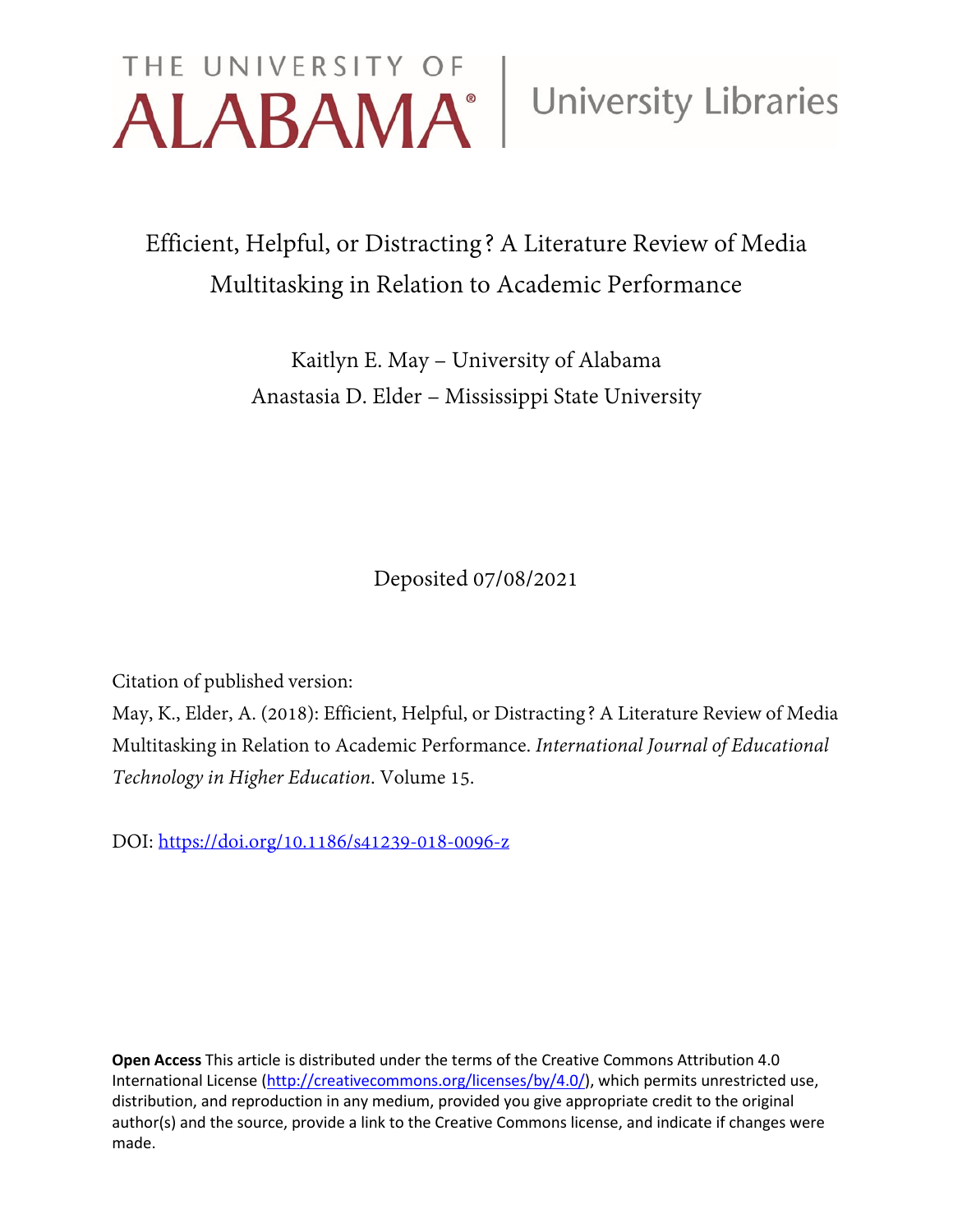May and Elder International Journal of Educational Technology in Higher Education (2018) 15:13 https://doi.org/10.1186/s41239-018-0096-z

| L | Universitat Oberta<br>de Catalunya |
|---|------------------------------------|

Universidad de Jlos Andes Colombia

# **REVIEW ARTICLE CONSUMING A REVIEW ARTICLE**



# Efficient, helpful, or distracting? A literature review of media multitasking in relation to academic performance

Kaitlyn E. May<sup>1\*</sup> and Anastasia D. Elder<sup>2</sup>

\* Correspondence: [kmay3@crimson.ua.edu](mailto:kmay3@crimson.ua.edu) <sup>1</sup> Department of Educational Studies in Psychology, Research Methodology, and Counseling, University of Alabama, Tuscaloosa, AL 07203, USA

Full list of author information is available at the end of the article

# Abstract

Media multitasking, using two or more medias concurrently, prevails among adolescents and emerging adults. The inherent mental habits of media multitasking—dividing attention, switching attention, and maintaining multiple trains of thought— have significant implications and consequences for students' academic performance. The goal of this review is to synthesize research on the impacts of media multitasking on academic performance. The research indicates that media multitasking interferes with attention and working memory, negatively affecting GPA, test performance, recall, reading comprehension, note-taking, self-regulation, and efficiency. These effects have been demonstrated during in- class activities (largely lectures) and while students are studying. In addition, students struggle to accurately assess the impact media multitasking will have on their academic performance. Further research should attend to understanding effects of media multitasking in more diverse instructional contexts and for varied academic tasks. Fostering students' self-regulation around media multitasking is a promising area for future efforts towards improving academic performance of college students.

Keywords: Media multitasking, Cognition, Academic performance, Multitasking

# Introduction

According to the Kaiser Family Foundation (2010), media use is the dominant way adolescents and young adults spend their time, averaging more than 7.5 h of use daily—almost the equivalent in length of a full work day (Roberts, Foehr, & Rideout, [2010](#page-16-0)). Students increase media absorption by using two or more mediums simultaneously via media multitasking, experiencing 10 h and 45 min of media content within their daily 7.5 h. This behavior carries into college, where media use is largely unregulated. Hwang, Kim, and Jeong ([2014\)](#page-16-0) found that 90% of university students multitask when using media, and that more than half of time spent on media involves multitasking. Junco [\(2012](#page-16-0)) found that 69% of students reported text messaging during class, 28% reported using Facebook and email in class, with 21% using the mediums for off-task purposes. An examination of 3372 self-directed computer sessions by 1249 students via time logs revealed that 99% of sessions involved some multitasking (Judd, [2014\)](#page-16-0).

College students commonly but erroneously report that multitasking increases productivity (Lin, Cockerham, Chang, & Natividad, [2015\)](#page-16-0). Other students multitask on a



© The Author(s). 2018 Open Access This article is distributed under the terms of the Creative Commons Attribution 4.0 International License [\(http://creativecommons.org/licenses/by/4.0/](http://creativecommons.org/licenses/by/4.0/)), which permits unrestricted use, distribution, and reproduction in any medium, provided you give appropriate credit to the original author(s) and the source, provide a link to the Creative Commons license, and indicate if changes were made.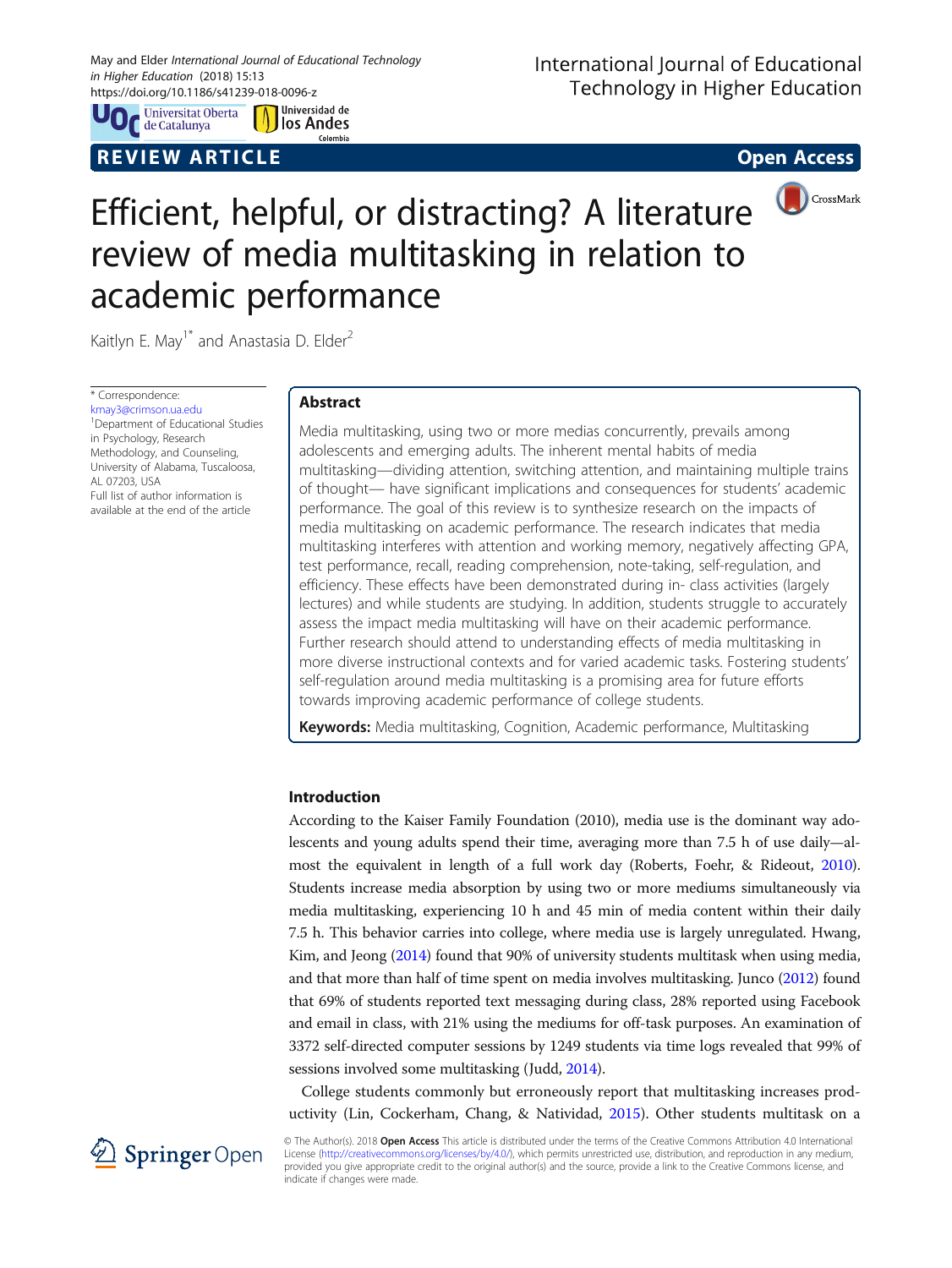situational basis according to motive. A student with a specific goal and sufficient motivation, such as studying for an upcoming exam in a difficult class, is less likely to multitask. On the other hand, students with less consequential goals, such as communicating with friends for leisure via Facebook or email, are more likely to multitask (Judd & Kennedy, [2011\)](#page-16-0).

The ubiquity of media multitasking among today's students raises concerns about its consequences and outcomes in relation to student learning and cognition. The aim of this paper is to synthesize existing research on the effects of media multitasking on academic performance, and to highlight implications for students and educators. This paper reviews pertinent theories and analyzes research evidence for the effects of media multitasking on aspects related to cognitive functioning in academic performance, including grade point average (GPA), efficiency, reading comprehension, self-regulation, and test performance. An initial review of the literature was conducted in the fall of 2015 through the PsychInfo database. An additional literature search was conducted in the summer of 2017, and a final search in the fall of 2017 during revisions to ensure comprehensiveness. Search words and phrases included media multitasking, cognition, multitasking, academic performance, and self-regulation. A "snowball" method of using the most recent works to find citations provided in them was used. This review analyzed 38 articles from 2003 to 2017 that primarily investigated academic effects of media multitasking habits of college-aged students. Articles were excluded if they did not involve multitasking but rather generalized media use, if they were published prior to 2000 (with the exception of theoretical articles), or if they were not primarily focused on investigating effects of multitasking on academic performance.

## Cognitive functioning while multitasking: Theoretical foundation

Multitasking may impair learning through rapid use of the limited capacity of learners' information processing channels, especially attention processes, leaving insufficient space for meaningful learning. This is based in information processing theory, the scattered attention hypothesis, and bottleneck theory in which attention is a limited resource (Maslovat et al., [2013](#page-16-0); Van dur Schuur, Baumgartner, Sumter, & Valkenburg, [2015](#page-16-0)). The term 'attention' refers to how individuals actively process specific information in their environment. Attention is selective and enhances processing of the attended stimulus while diminishing processing of unattended stimuli. Collectively, these theories serve to elucidate the manner in which media multitasking decreases academic performance and impacts cognition.

## Theories of attention

According to the bottleneck theory of attention, attention can be allocated to only one task at a time. Thus, multitasking is a myth; instead, the mind switches between tasks. Stimuli arrives at a processing 'bottleneck,' at which only one item can be processed at a time (Broadbent, [1958](#page-15-0); Maslovat et al., [2013](#page-16-0)). Because attentional resources are limited, filtering of stimuli must occur. The bottleneck postpones aspects of processing of the secondary task until the primary task is completed.

Van dur Schuur and colleagues (van dur Schuur et al., [2015](#page-16-0)) suggest two opposing consequences of media multitasking with regards to cognitive control, which they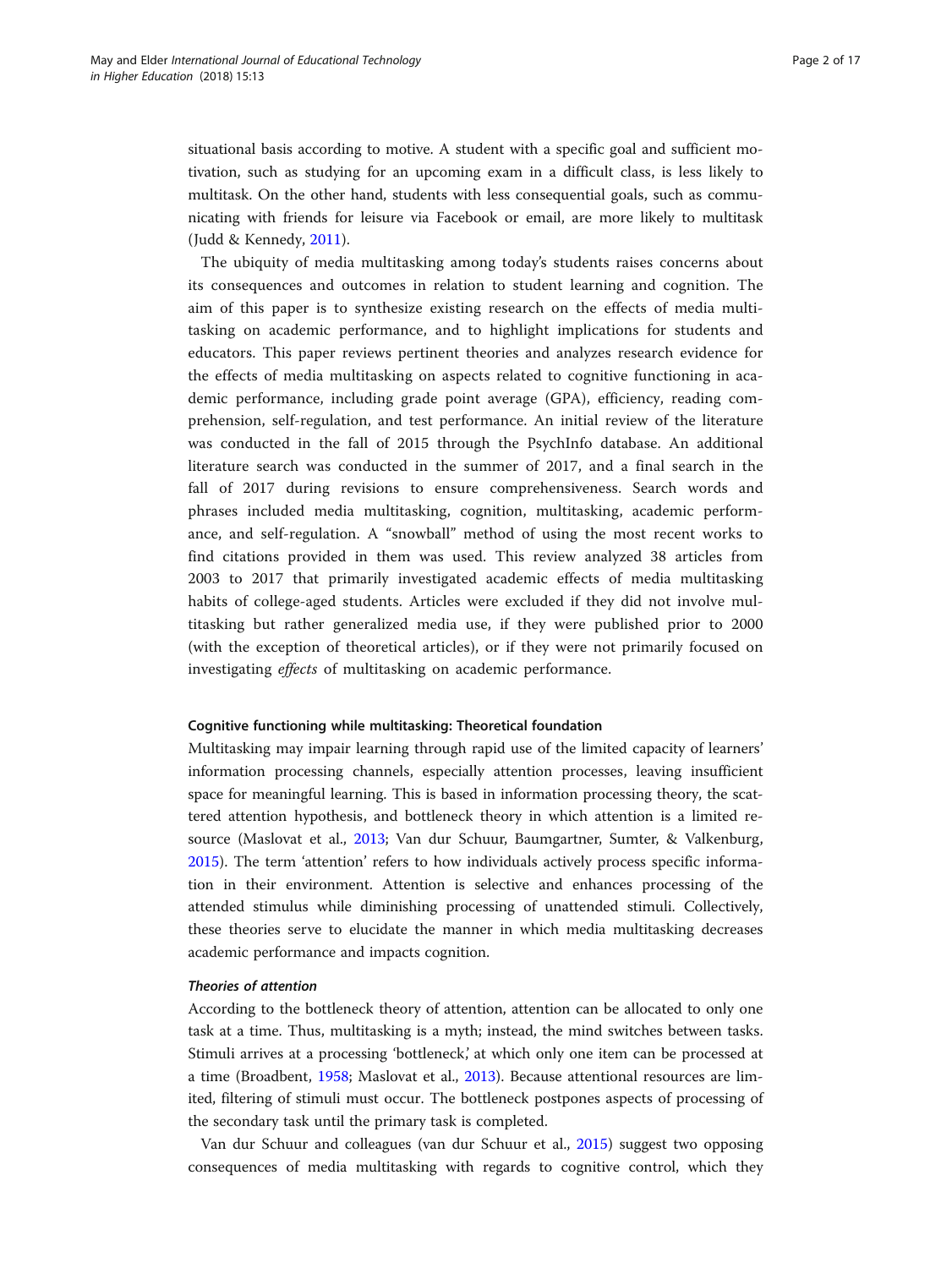referred to as the scattered attention and trained attention hypotheses. According to the scattered attention hypothesis, long-term media multitasking may lead to disrupted cognitive control in which the individual gravitates towards the preferred task rather than maintaining focus despite attentional distractions (van dur Schuur et al., [2015](#page-16-0)). Cognitive control includes several processes, such as focusing attention on goalrelevant information, filtering irrelevant information, switching efficiently between tasks, and retaining information temporarily (van dur Schuur et al., [2015;](#page-16-0) Uncapher, Thieu, & Wagner, [2016\)](#page-16-0). Engaging in multiple tasks highly demands attentional capacity, resulting in deficits in cognitive control (Chinchanachokchai, Duff, & Sar, [2015](#page-15-0); Miller & Cohen, [2001](#page-16-0); Ophir, Nass, & Wagner, [2009](#page-16-0); van dur Schuur et al., [2015](#page-16-0)). Thus, multitasking reduces performance by causing interference, distraction, and ultimately errors (Courage, Bakhtiar, Fitzpatrick, Kenny, & Brandeau, [2015\)](#page-15-0).

The scattered attention hypothesis maintains the information processing theoretical approach to cognition, in which the brain is a device that employs mental resources to carry out operations and complete tasks. According to this theory, the executive system controls mental resources, allocating them where necessary. Per information processing theory, attention is a limited resource. According to the scattered attention hypothesis, media multitasking hastens the depletion of the attentional resource, consequently diminishing performance on the primary task. If—as is the case with media multitasking—attentional demand exceeds attentional capacity, the cognitive system overloads and performance suffers.

On the other hand, the trained attention hypothesis argues that frequent media multitasking could positively affect cognitive control via eventual training and improvement of control processes. According to this theory, multitasking promotes mental flexibility that enables high-level efficiency and productivity, skills essential for success in modern work and learning environments (Courage et al., [2015\)](#page-15-0). The trained attention hypothesis asserts that ability to filter irrelevant information could improve through frequent practice multitasking (Alzahabi & Becker, [2013](#page-15-0); Ophir et al., [2009](#page-16-0)). Research is more consistent with the scattered attention hypothesis than the trained attention hypothesis (van der Schuur et al., 2015). This is because experimental literature to date on divided attention and dual-task performance demonstrates a limited processing system and consequential deterioration in performance and productivity when multitasking (Courage et al., [2015](#page-15-0)). Nevertheless, examination of distractor filtering in multitaskers of various frequencies presents a difference in performance, pointing to the potential validity of the trained attention hypothesis (Cain & Mitroff, [2011\)](#page-15-0). Heavy and low media multitaskers (categorized by media multitasking index score via the Media Use Questionnaire; Ophir et al., [2009](#page-16-0)) completed a singleton distractor task with low working-memory demands. Students who were not frequent media multitaskers relied on top-down information to complete the experimental task, applying top-down distraction filtering to improve performance. Frequent media multitaskers, on the other hand, attended to and processed stimuli to the same degree regardless of whether or not the presented stimuli could be the target. Cain and Mitroff ([2011](#page-15-0)) argue that the difference in performance on the attentional task affirm attentional differences in heavy media multitaskers; thus, frequent media multitaskers may maintain a wider attentional scope which allows attention to more visual information compared to infrequent multitaskers who maintain a narrower attentional scope.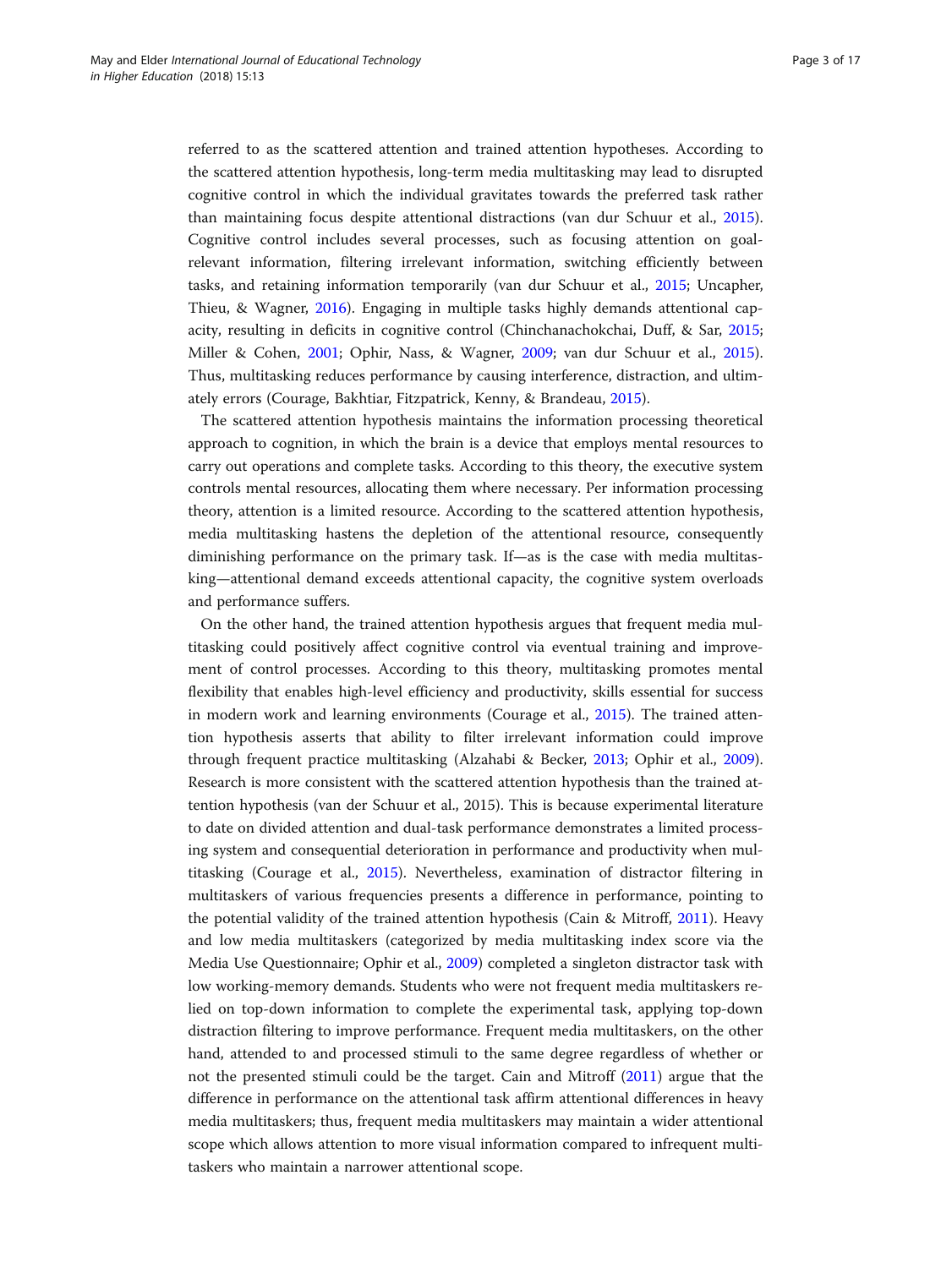### Working memory theories

Theories of working memory also provide insight to the cognition of media multitasking. Attention biases towards objects that match the current contents of visual working memory (Hollingworth & Beck, [2016\)](#page-16-0). Visual working memory is a cognitive system that holds a limited amount of visual information in a temporary storage buffer so that it may be accessed to efficiently achieve goals. Recent research points to working memory as a predictor of multitasking ability, more so than other cognitive, personality, and experience-based variables. For example, Cain, Leonard, Gabrieli, and Finn ([2016](#page-15-0)) found that frequent media multitasking was associated with poorer performance on behavioral measures of working memory capacity. However, studies like that of Cain et al. ([2016\)](#page-15-0) rely on dual-task measures of working memory. Thus, Redick ([2016\)](#page-16-0) examined whether working memory measures must be dual-tasks to predict multitasking performance, finding that singletask working memory measures also predict multitasking performance. Accordingly, the relationship between working memory and multitasking is independent of the method of task used to assess working memory. This indicates that working memory is perhaps fundamental to individual multitasking ability.

This paper relies on the aforementioned models to examine the cognitive impact of media multitasking within the frame of a theoretical foundation, as well as to highlight existing evidence related to academic performance that confirm or oppose the discussed theories.

#### Multitasking effects related to academic performance

Empirical studies firmly establish a significant drop in academic performance due to media multitasking. According to the Kaiser Family Foundation, heavy media users (exposed to more than 16 h of media content per day, often via media multitasking) report receiving C's or lower in school, getting in trouble often, frequently feeling sad or unhappy, and frequent boredom (Roberts et al., [2010\)](#page-16-0). Survey data found frequent in-class multitaskers have lower current college GPAs (Al-Menayes, [2015;](#page-15-0) Bellur, Nowak, & Hull, [2015;](#page-15-0) Clayson & Haley, [2012;](#page-15-0) Junco, [2012](#page-16-0); Lau, [2017](#page-16-0)). A longitudinal study examining women's media use during their first year of college and associations with academic outcomes found that women reported nearly 12 h of media use per day (Walsh, Fielder, Carey, & Carey, [2013](#page-17-0)). Such amounts of media use imply multitasking; further, media use was negatively related to academic outcomes after controlling for demographics and prior academics, and there were significant, indirect effects of social networking on GPA.

# In-class multitasking

In-class, mobile phone multitasking during direct instruction is heavily researched, as it is the technology of choice for many university students and the most prevalent. Rosen, Lim, Carrier, and Cheever [\(2011\)](#page-16-0) examined the impact of in-class mobile phone usage during course lecture on test performance. Students responded to messages sent by researchers at even intervals throughout a 30-min videotaped lecture (Rosen et al., [2011](#page-16-0)). Students in the high text messaging group performed worse by one letter grade on an information post-test than the low text messaging group (10.6% lower score). However, the moderate text messaging group showed no score difference compared to the other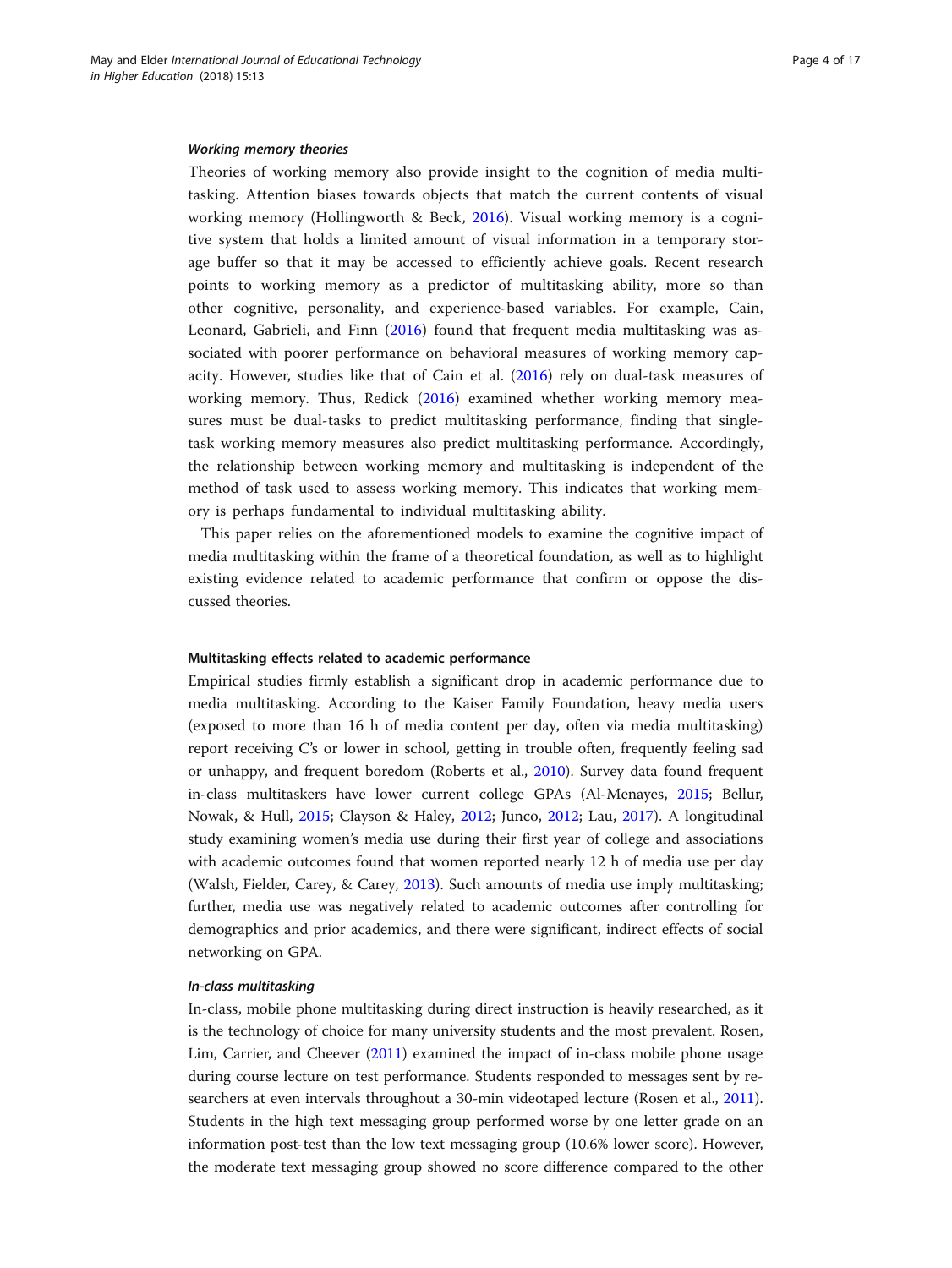two groups. Participants who received and sent more words in their texts performed worse on the test; however, this was moderated by elapsed time between receiving and sending a text, with longer delays resulting in better performance. Student metacognitive self-reports reflected test results. Nearly three-fourths of participants felt that receiving and sending text messages during class was disruptive to learning. Despite this, 40% felt it was acceptable to text in class.

Similar studies comparing test performance found the non-texting group outperformed regardless of gender and G.P.A. (Ellis, Daniels, & Jauregui, [2010](#page-15-0); Froese et al., [2010\)](#page-15-0). Ellis et al. [\(2010](#page-15-0)) examined the effect of texting multitasking on the grade performance of business students. Participants listened to a class lecture in a texting or no-texting condition. Scores on a post-lecture assessment indicated that exam scores of texting students were significantly lower. In a similar lecture format, Froese et al. [\(2010](#page-15-0)) demonstrated that students lost roughly 30% of accuracy on a quiz when texting.

A related study found similar results (Kuznekoff & Titsworth, [2013](#page-16-0)). Participants in three groups (non-multitasking, low-distraction, and high-distraction) watched a video lecture while taking notes and completed two post-lecture assessments. Students in the non-multitasking control group wrote down 62% more information, took notes with more details, were able to recall more detailed information, and scored a full letter grade and a half higher than students in the low-distraction and high-distraction groups. Further analysis found that message content influenced effect on class performance. In addition to participants who did not text, participants who sent texts related to the lecture earned a 10–17% higher letter grade, scored 70% higher on information recall, and scored 50% higher on note-taking than students sending texts unrelated to lecture content (Kuznekoff, Munz, & Titsworth, [2015](#page-16-0)). These results point to the purpose of usage, rather than multitasking itself, as the culprit for the negative effects of media multitasking on classroom performance. Thus, distinguishing on-task from offtask multitasking redefines the pragmatics of the in-class technology debate.

McDonald [\(2013\)](#page-16-0) assessed the effect of three different in-class texting behaviors on course grade: (1) mild texting policy; "cell phones are to be turned off and not used during class. This is an issue of respect for others and your professor"; (2) strict cell phone policy; "students will lose 3% of their final grade each time they are caught texting"; (3) no presented texting policy; "students free to have cell phones on and text as desired" (McDonald, 2013, pg. 36). McDonald ([2013](#page-16-0)) found a negative correlation between in-class texting and final grade score, regardless of texting condition. This negative correlation remained after controlling for GPA, ACT, and attendance. However, the higher the levels of in-class texting behavior by a student, the lower their final grade. In-class texting behavior contributed to 22% of the predictor value in final grade. This points to the potential of classroom policy to diminish, but not eliminate, the negative effects of in-class media multitasking.

A similar experiment examining in-class media multitasking with classroom performance expanded the experimental variables to reflect individualized preferences for both media use and notetaking (Wood et al., [2012\)](#page-17-0). The study compared multitasking activities of various mediums to three methods of notetaking during a direct instruction lecture. Technological mediums assessed included texting, emailing, Instant Messaging (IM), and Facebook. All media use was for off-task purposes. Note-taking conditions were paper-and-pencil, word-processing, and a natural use of technology condition in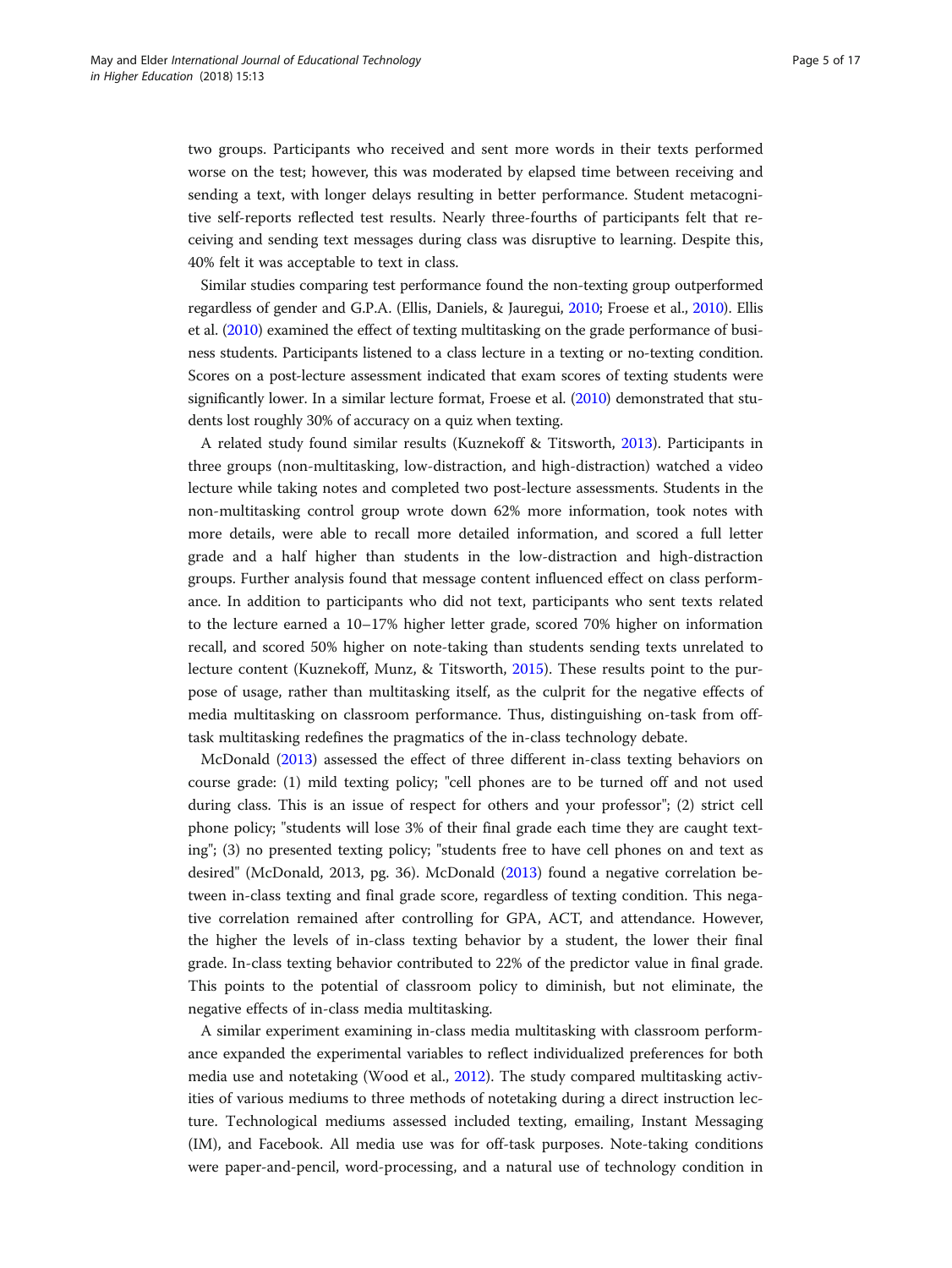which participants were allowed to use any technology they wished. The natural use of technology condition served to determine whether students choose to multitask during lectures, what technologies students tend to use, and how the choice to multitask affected learning. Across all sessions, only seven participants did not use technology at all. Almost half of participants used technology for every class when permitted. The experiment was conducted over three consecutive lectures. Results indicated that participants who did not use any technologies outperformed students who did multitask—regardless of medium on a 15-item multiple-choice test. Participants in the Facebook and Instant Messaging conditions performed more poorly than those in the paper-and-pencil control. Wood et al. [\(2012\)](#page-17-0) surmised that Facebook and IM were more likely to serve as distractors that yield negative impact on learning. Repeated practice with the various technologies did not improve performance over time in any condition.

Downs, Tran, McMenemy, and Abegaze [\(2015\)](#page-15-0) manipulated the multitasking environment rather than the note-taking method, finding that participants performed worst on a post-lecture exam when distracted with social media. Two-hundred and four university students were randomly assigned to one of six classroom conditions: (1) Facebook distracted; (2) paper note-taking; (3) no media use control group; (4) mixed distraction; (5) laptop note-taking; and (6) distracted combination. Participants in the Facebook condition used laptops to join a Facebook chat group created for the study through which they received questions to respond to at two-minute intervals. Participants in the note-taking condition received a sheet of notebook paper and instructions to take notes as they normally would during a lecture. Participants in the no media use control group were instructed to only watch the documentary. The mixed distraction group approximately half of the participants (every other seat) were asked to join the aforementioned Facebook chat group, while the other half watched the documentary without an additional distraction. Participants in the laptop note-taking group used a word processing program to take notes. Participants in the distracted combination condition followed the Facebook protocol for condition one while simultaneously taking notes on their laptop during the video. In all conditions, participants viewed a documentary video for 25 min and completed a subsequent, 15-question, multiple-choice exam assessing lecture content. Participants in distracted conditions (1, 4, & 6) performed worse on the post-test than participants in the non-distracted control, paper-and-pencil, and laptop note-taking groups.

Brooks ([2015](#page-15-0)) further examined mobile phone multitasking in a natural classroom setting. Participants completed a pre-task survey before watching a 15-min video lecture. Participants received no instructions or study regarding social media or mobile phone usage prior to observing a 15-min video lecture. Following the video, participants completed a quiz over video content and a survey regarding social media use, attentional control, multitasking computer self-efficacy, technostress, and happiness. Participants were instructed to complete the tasks on their own time so that they would have access to their personal machines. Like prior studies, this study found that social media usage on mobile phones negatively affected performance. Attentional control and multitasking computer self-efficacy did not yield significant effect on this relationship. Thus, students are not as skilled at multitasking as they perceive themselves to be.

Conard and Marsh [\(2014\)](#page-15-0) examined the effect of interruptions via Instant Messaging and situational interest on learning during multitasking. Participants viewed a video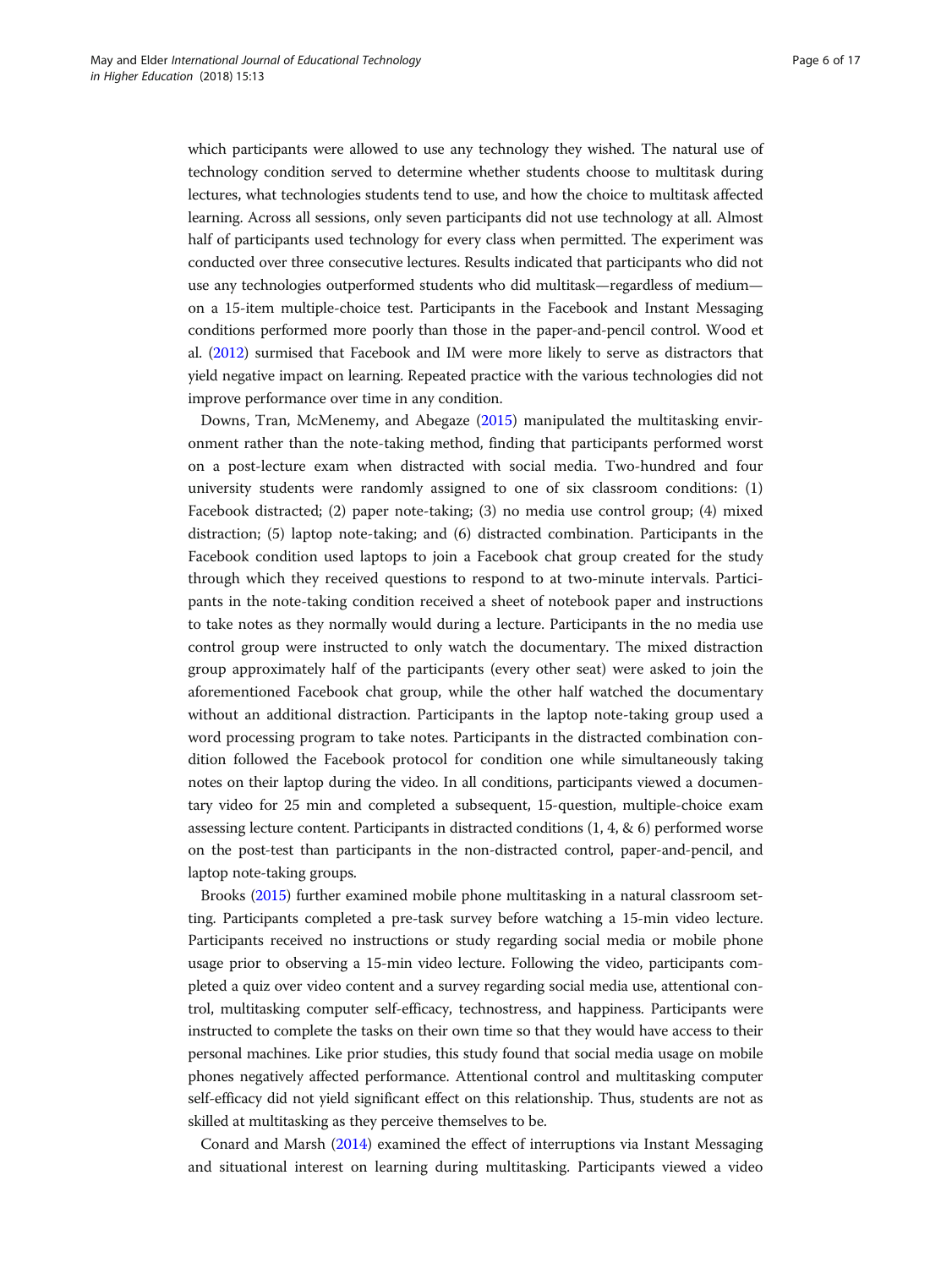presentation in a simulated environment meant to emulate a standard working environment such as a business meeting, a training presentation, or a classroom lecture. During the 16-min video, participants responded to eight Instant Messages sent at specific times by research assistants. Following the video, participants completed a 22-item multiple choice test assessing lecture comprehension and responded to measure of situational interest. Multitasking interruptions reduced learning; furthermore, interest level was as strong a predictor of learning as being interrupted. However, interest did not moderate the effect of interruptions. This indicates a need for further research examining individual difference factors, such as interest levels, when assessing the effects of multitasking on learning.

Like mobile phone use, laptop use is commonplace in the university setting, yet presents unique issues concerning multitasking. Laptops provide a convenient means to connect with the lecture while simultaneously providing a major source of distraction. Self-report data by Fried [\(2008\)](#page-15-0) showed that students using laptops in class spent considerable time multitasking. On average, students generate more than 65 new active windows on laptops per lecture, with 62% of these windows being classified as distractive and irrelevant to lecture content (Kraushaar & Novak, [2010\)](#page-16-0). Laptop use negatively related to multiple learning outcomes including course grade, focus on lectures, reported clarity of lectures, exam performance, and comprehension (Fried, [2008](#page-15-0); Kraushaar & Novak, [2010](#page-16-0); Wood et al., [2012;](#page-17-0) Zhang, [2015\)](#page-17-0). In a study by Hembrooke and Gay [\(2003\)](#page-16-0), laptop use during lecture resulted in significantly lower recall and recognition test scores. Students in two conditions (laptop multitasking or no multitasking condition) listened to a lecture and completed a comprehension exam. Exam results indicated that multitasking students suffered memory decrements.

Students habitually using laptops in class report low satisfaction with their education, are more likely to multitask in class, and are more distracted (Wurst, Smarkola, & Gaffney, [2008](#page-17-0)). According to information processing theory, humans process stimuli, rather than merely responding, employing attention mechanisms such as working memory. Thus, laptops provide additional stimuli for students to process, distracting them from the academic task. This accounts for the decrements in performance seen as a result of in-class laptop multitasking. Because most technological mediums serve as a gateway to both productive and unproductive tasks, students are likely to engage in both over the course of a class period and struggle to resist temptation. These distractions prevent processing and learning of material.

Research involving undergraduate students indicate that laptop multitasking can hinder class learning for both users and nearby peers (Fried, [2008](#page-15-0); Sana, Weston, & Cepeda, [2013](#page-16-0)). Fried [\(2008\)](#page-15-0) administered surveys to a university course, assessing various aspects of class such as class attendance, classroom experiences, and laptop use, finding that students frequently cited personal and external laptop use as major sources of classroom distractions and hindrances of learning. Experimental evidence affirms this: Sana et al. ([2013](#page-16-0)) simulated a classroom with 40 undergraduate students in which students viewed a 45-min PowerPoint lecture in a multitasking or non-multitasking condition and completed a multiple-choice comprehension test. Participants who multitasked on a laptop during lecture scored lower on the test than non-multitaskers. Moreover, participants in direct view of a multitasking peer scored 17% lower than those who were not. Distractions due to movement of images and laptop screen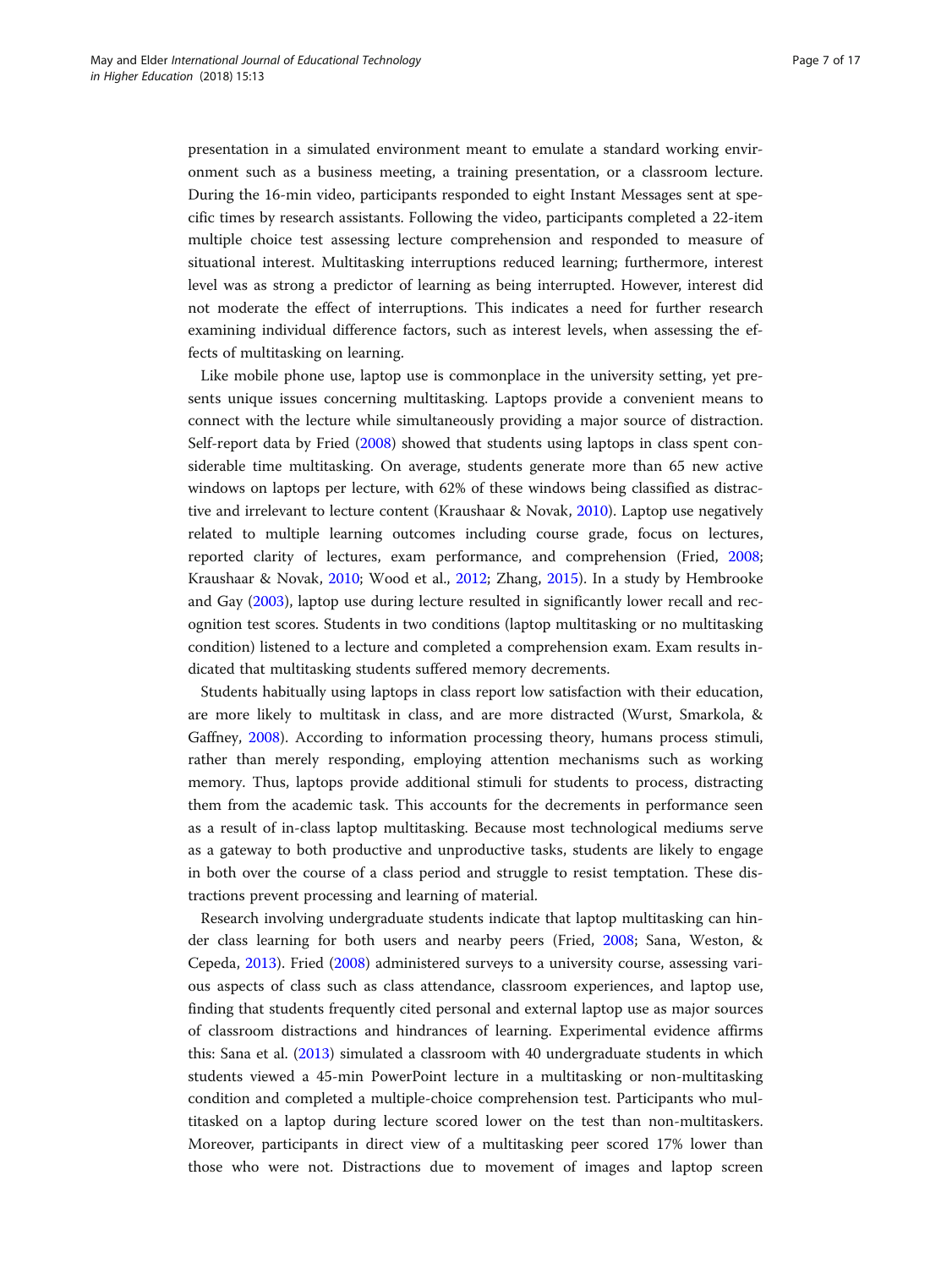lighting, as well as multitasking activities, may cause involuntary shifts of attention among students in close proximity to laptop users. Thus, proximity to a multitasker— and not solely active multitasking—can be detrimental to academic performance. Understanding the effects of multitasking on others is an area of research deserving replication and further investigation.

Overall, this body of research regarding in-class multitasking affirms ideas purported by the bottleneck theory of attention as well as the scattered attention hypothesis, and presents evidence against the trained attention hypothesis. The literature indicates that attempting to attend to class material (mostly lectures) and engage in technologies simultaneously can have a detrimental impact on learning, likely due to inattention to course information. These negative effects on academics were demonstrated with varied outcomes– test performance, grades, comprehension, recall, and note-taking. Yet, many of these studies involved measuring the impact of media multitasking during a short time span, so longer follow-up studies are needed to more fully investigate the claims of the trained attention hypothesis which states that repeated practice of media multitasking will improve performance over time.

## Multitasking outside of class

Laptops and mobile phones are particularly distracting while studying or doing coursework outside of class, as students can easily access alternate media sources such as email, Facebook, or Instant Messaging (IM) on them. Much of the research to date primarily assessed the impact of media multitasking on in-class activities, such as test performance. Few studies have examined the role of media multitasking on assignments outside of class, such as homework or studying. A survey study of 1839 students revealed that using Facebook while doing schoolwork was negatively predictive of overall semester GPA. (Junco, [2012\)](#page-16-0). Junco and Cotten [\(2012\)](#page-16-0) surmised that Facebook or texting while completing schoolwork may tax students' capacity for cognitive processing, inhibiting deeper learning. According to one experimental study, the more time participants reported spending on IM in class, the lower self-reported GPA. (Fox, Rosen, & Crawford, [2009\)](#page-15-0).

Outside of the classroom, mobile phone use is negatively associated with academic performance. Texting while studying was significantly and negatively associated with college GPA after controlling for demographic variables, self-efficacy for self-regulated learning, self-efficacy for academic achievement, and high school GPA (Junco, [2012](#page-16-0); Junco & Cotten, [2012;](#page-16-0) Lepp, Barkley, & Karpinski, [2015\)](#page-16-0). Amount of texting and texting while multitasking was negatively predictive of overall GPA for U.S. students (Karpinski, Kirschner, Ozer, Mellott, & Ochwo, [2013](#page-16-0)). Students who did not text while studying had a higher GPA than those who did text. Furthermore, GPA was higher for those who spent fewer minutes texting per day compared to increased levels of texting. Similar effects are elicited by other digital media technologies. Students' media multitasking with various digital media technologies, including social networking platforms while studying suffer negative consequences. Students who used fewer forms of media multitasking (0–2 mediums) outperformed students who used more forms (7 or more mediums) on exam scores (Patterson, [2017](#page-16-0)). Yet, the amount of studying time between the two groups of students did not differ.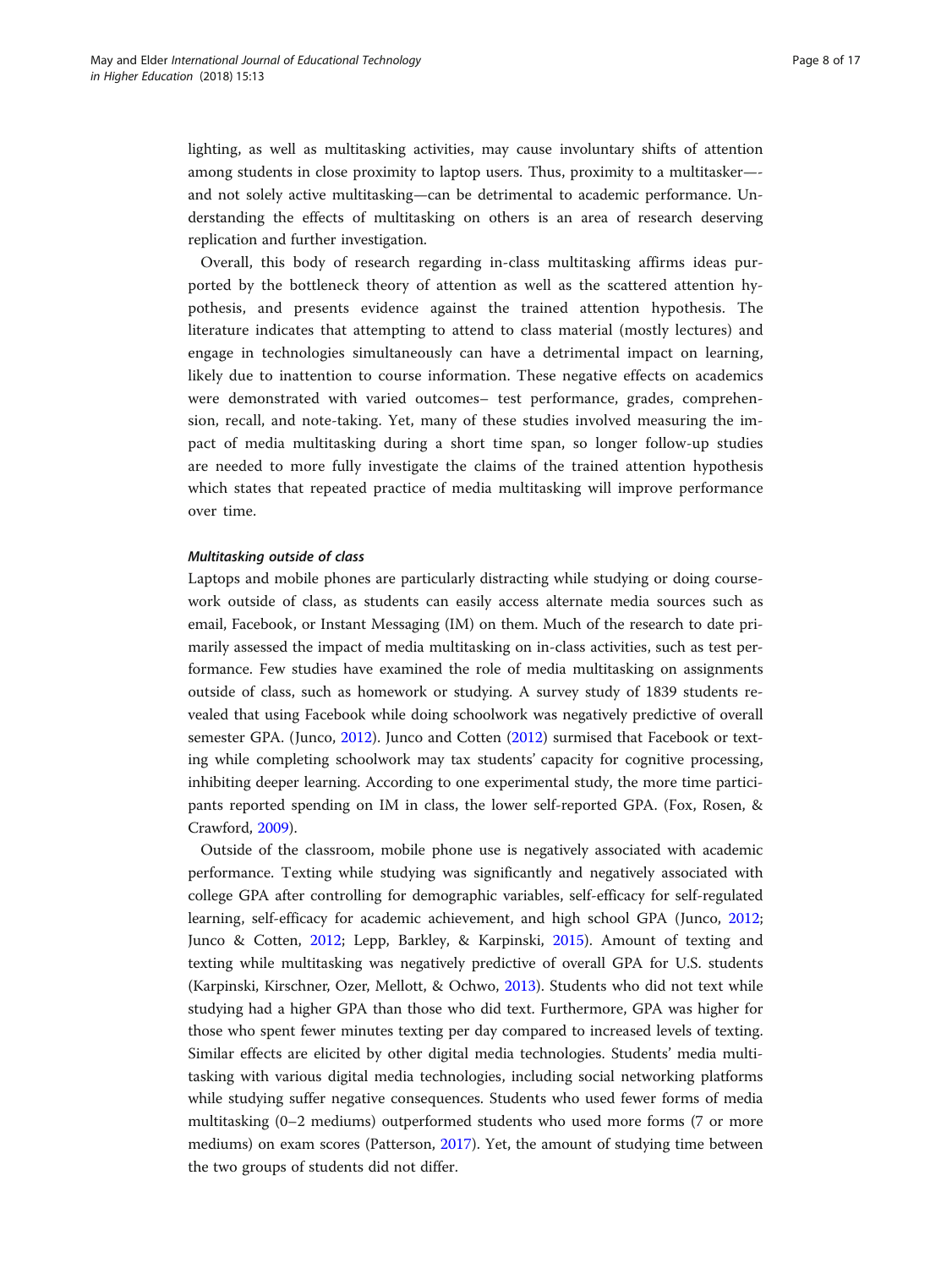An experimental paradigm comparing the effect of laptop multitasking on reading comprehension and task performance cited differential effects (Subrahmanyam et al., [2013](#page-16-0)). The study comprised of two paradigms. In the first, participants read two passages of low and high difficulty on paper, a laptop, or on a tablet, in a multitasking or non-multitasking condition. Similar to the studies discussed above, neither medium nor multitasking condition affected reading comprehension; however, multitaskers demonstrated markedly reduced efficiency. In the second paradigm, participants synthesized multiple materials and wrote a one-page report. Sources were provided either on paper, on a computer screen without Internet or printer access, or on a computer screen with Internet and printer access. Source materials produced no differences in report quality or efficiency, despite students reporting a preference for paper sources. However, report quality was significantly improved when participants had sources on a computer without Internet compared to a computer with Internet access. Furthermore, active use of paper for note-taking greatly reduced the negative impact of Internet access.

Hence, it appears that these effects are not limited to learning while just attending class, but that media multitasking has harmful effects as students engage in learning activities outside the classroom, too. Multitasking outside of class— while completing homework or studying— is similar to multitasking during class; it requires task-switching, may overload students' capacity for cognitive processing and hence preclude deeper learning. As in bottleneck theory, incoming information arrives at a processing bottleneck, at which only one item can be processed at a time. The consequence of this is diminished performance. According to the scattered attention hypothesis (van dur Schuur et al., [2015](#page-16-0)) media multitasking negatively affects cognitive control through distraction from the primary activity. Engaging in multiple tasks highly demands attentional capacity, resulting in deficits in performance. Multitasking reduces performance by causing interference, distraction, and errors. Thus, effects of multitasking outside of class parallel those of multitasking within the classroom.

### Perceptions of multitasking and self-regulation

One important aspect for understanding multitasking while engaged in learning activities for class is the issue of students' beliefs and perceptions surrounding multitasking. In Downs et al. ([2015\)](#page-15-0) study, participants completed a pre-test examining their perceptions of their multitasking abilities. The same questionnaire was administered following a multiple-choice exam. Participants in various conditions (e.g. distracted by social media and/or taking notes) reported significantly less confidence in their ability to effectively multitask. This is particularly interesting considering students never received their individual scores on the multiple-choice assessment. Students felt less confident in their ability to learn, pointing to the fact that students self assess themselves as less capable when engaged in multitasking.

Multitasking students typically predict lower scores on academic performance than on-task students. Experimental data of 34 students failed to indicate difference in quiz scores of those who used devices while listening to a lecture and those who did not; however, when asked to predict scores prior to taking a comprehension quiz, students who used their cell phones during lecture anticipated lower scores than students who did not (Elder, [2013](#page-15-0)). A more recent prediction study found similar results. Sixty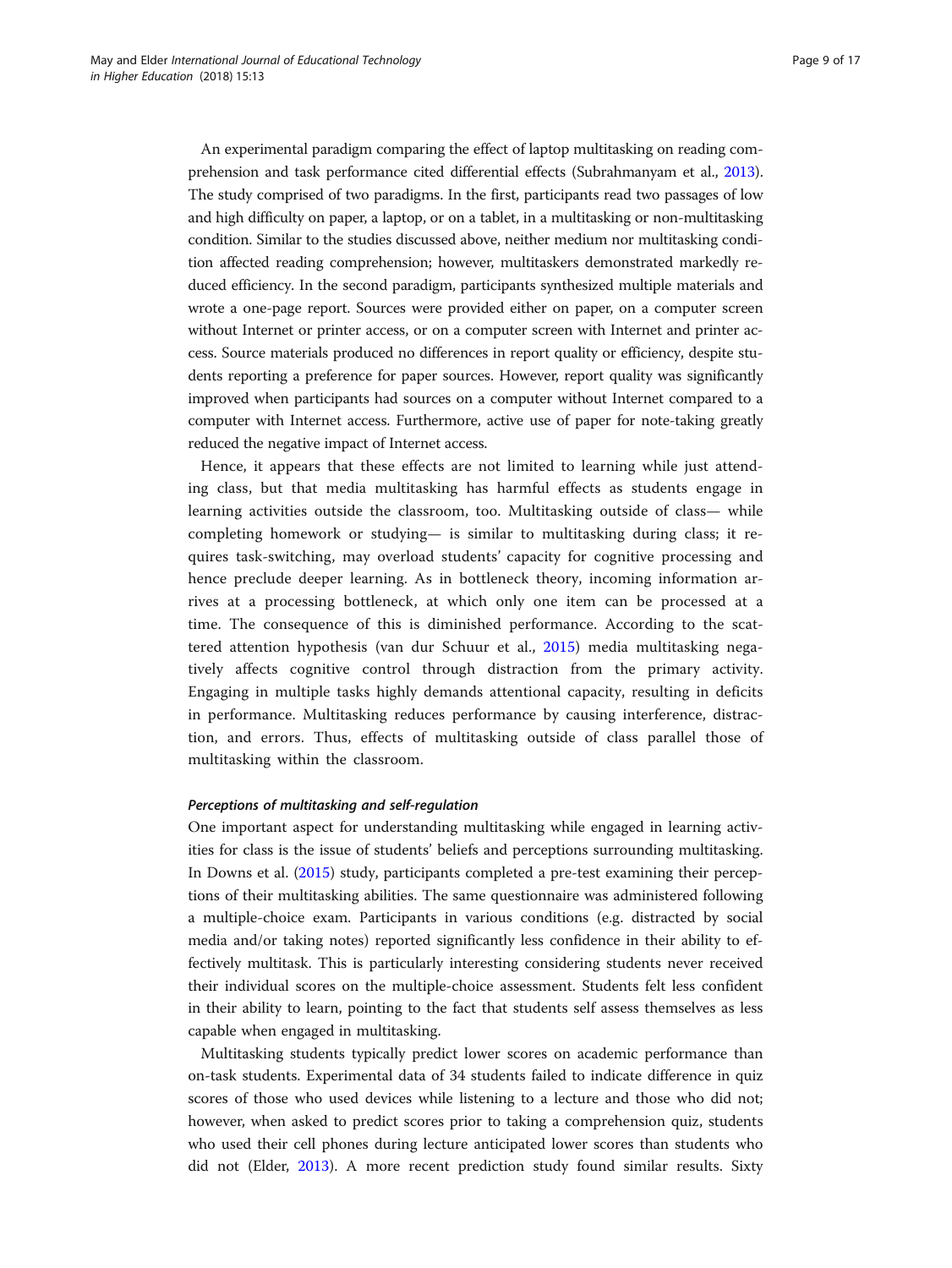college students predicted results of media multitasking while completing a homework assignment in various media availability conditions (Calderwood, Green, Joy-Gaba, & Moloney, [2016\)](#page-15-0). Participants received instructions to bring 3 h of homework of different subjects and any media items of their choice to the laboratory. Upon arrival, participants were instructed to complete their homework as they typically would. At the beginning of each hour, participants completed a 34-item measure of state affect, fatigue, self-efficacy, and positive motivation. Students predicted media use to result in lower negative affect and less self-control. While the direction of their predictions was accurate, students underestimated the effect of media multitasking on their performance.

Although students recognize potential negative impact of multitasking with media, they continue to do it. Survey responses assessing frequency and duration of media use in an introductory psychology class indicate that students discount the effect of media on learning over time (Ravizza, Hambrick, & Fenn, [2014\)](#page-16-0). Five-hundred and eight students completed a nine-question survey assessing the frequency and duration of texting, using Facebook, checking email, and non-class related Internet use during lectures. For each media, participants reported how frequently they used the technology and estimated the average amount of time spent on these activities during lecture. The final question examined the degree to which students perceived internet and phone use to affect their learning. Students demonstrate poor awareness of how media multitasking affects their learning. Kraushaar and Novak ([2010](#page-16-0)) reported students underreported email multitasking by 7% and IM by 40%. In Elder's ([2013](#page-15-0)) study, questionnaire data of 88 college students' beliefs indicated an acceptance of in-class use and neutral beliefs about whether multitasking affects study time. Similarly, Clayson and Haley ([2012](#page-15-0)) reported that 68% of students believed they could attend to a lecture and text at the same time, yet students who texted received lower grades. This suggests an incapability of students to make accurate and discerning decisions about multitasking while completing academic tasks.

Another study combining survey with experimental methods found that participants predicted losing close to 30% accuracy on a quiz when using cell phones and indeed lost close to 30% when texting (Froese et al., [2010](#page-15-0)). Non-multitasking students feel more confident in their ability to predict scores accurately. In an experiment asking lecture-only and lecture-texting groups to predict their performance on a quiz assessing lecture content retention, the lecture-only group had higher scores on the quiz and felt more confident in their predictions (Gingerich & Lineweaver, [2014\)](#page-16-0). This, coupled with data regarding multitaskers' metacognitive beliefs, indicates that students are poor at recognizing and regulating inhibitors of performance.

Self-regulation requires conscious personal management and guiding of one's thoughts, behaviors, and feelings to achieve goals. Although there is some evidence that students adjust reading time, adolescents do not effectively self-regulate their media multitasking. Despite students readily acknowledging multitasking divides attention, media multitasking persists. Furthermore, students do not accurately predict its impact on task performance. A possible explanation is that multitasking while studying hinders the implementation of an appropriate learning strategy. Thus, media multitasking inhibits metacognition and self-regulation, preventing implementation of the appropriate learning strategy and reducing performance (Lee, Cho, Kim, & Noh, [2015](#page-16-0)).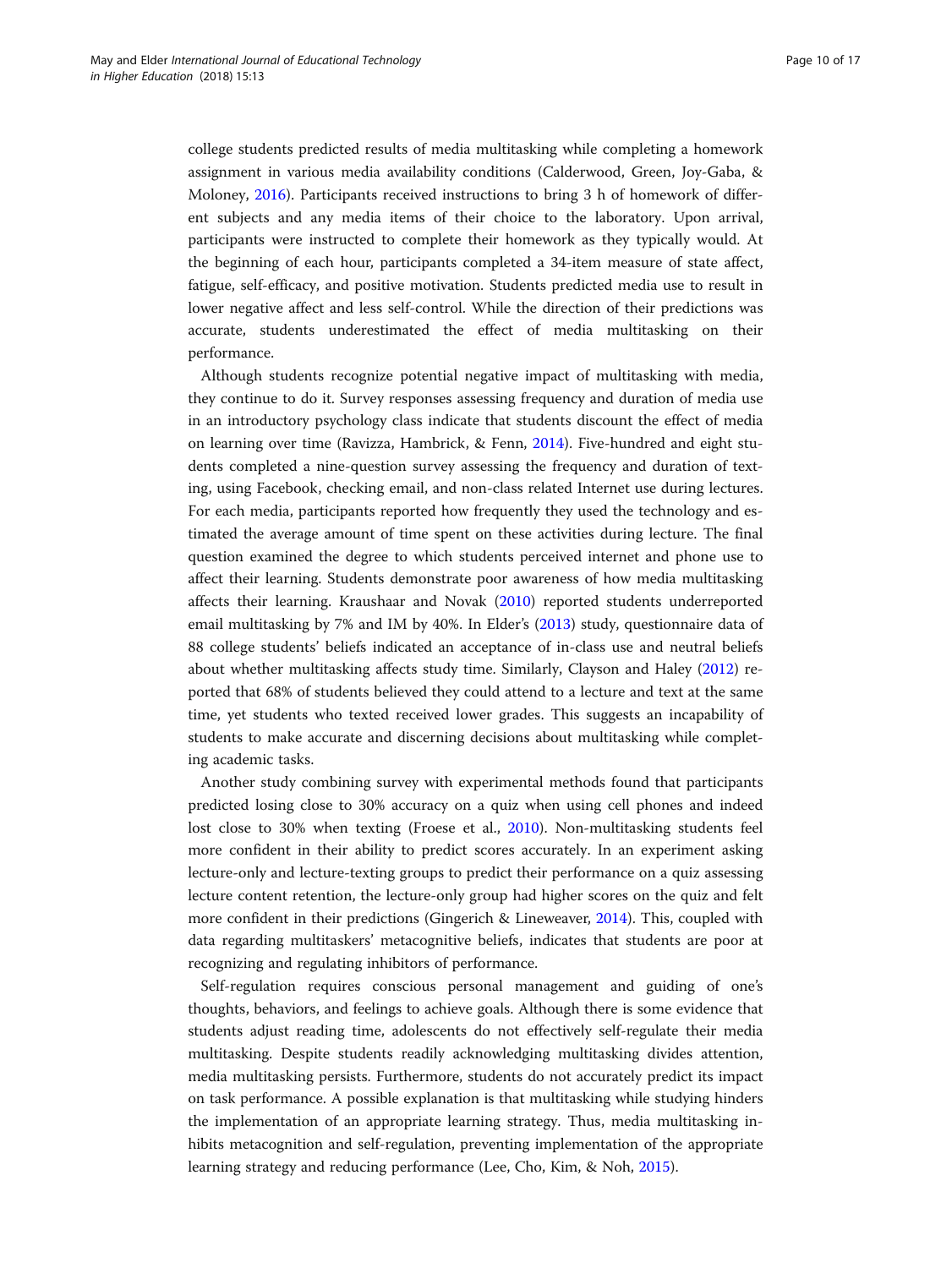Wei, Wang, and Klausner [\(2012\)](#page-17-0) examined the impact of texting on students' cognitive learning with surveys of 190 college students. They found that college students' self-regulation negatively related to text messaging use during class; text messaging use during class negatively related to student sustained attention to classroom learning. Structural equation modeling analysis found texting during class to partially mediate effect of students' self-regulation on their sustained attention to classroom learning. Moreover, students' sustained attention fully mediates effect of in-class texting on experience-oriented learning. Thus, college students with high levels of self-regulation are less likely to text during class and more likely to maintain attention to classroom learning.

Multitasking reduces efficiency when performing academic tasks. Survey data of 361 college students who reported texting while doing homework, also reported spending more time studying outside of class, as multitasking contributes to inefficient study habits (Bellur et al., [2015](#page-15-0)). Participants who IMed while completing a reading task took significantly longer to complete the task (12.56 min compared to 8.23 min by nonmultitasking participants; Fox et al., [2009\)](#page-15-0). In a similar study of the same experimental design, participants who IM while reading took 22%–59% longer to complete the task than those who IMed before reading or did not IM at all, even after deducting the time spent on Instant Messaging (Bowman, Levine, Waite, & Gendron, [2010](#page-15-0)).

Although multitasking reduces efficiency, comprehension is not always affected. Participants may re-read certain parts of the article after interruption; although this increases reading time, it can make up for deficits in comprehension (Bowman et al., [2010](#page-15-0); Fox et al., [2009](#page-15-0)). In both of the aforementioned studies, although statistically significant differences were found in student time to complete the reading passage, comprehension was not harmed. Thus, students who are particularly metacognitive can overcome the effects of media multitasking on comprehension, especially when students control the pace of presented information. Comparisons of various multitasking conditions indicate this (Pashler, Kang, & Ip, [2013](#page-16-0)). Participants read or listened to several short historical narratives while engaging in five to eight brief conversations simulating Instant Messaging in various conditions: (1) reading narratives; (2) audio narratives paused during message conversing; and (3) audio narratives not paused during message conversing. When reading narratives and attending to messages, multitasking marginally increased reading time but comprehension was not significantly affected. This repeated when narratives were presented in audio format and paused during messaging. However, when audio narratives did not pause, interruptions reduced comprehension performance. This may be suggestive of the trained attention hypothesis, which holds that frequent media multitasking could have a positive effect on cognitive control via eventual training and improvement of control processes.

The role of media multitasking on comprehension is dependent on self-regulation and self-awareness. Students who are particularly metacognitive or self-aware recognized deficits in comprehension upon returning to the primary task and subsequently re-read portions of the article after interruption. Although this increases reading time, it can make up for deficits in comprehension. While this is acceptable for academic tasks which are not completed under time-constraints such as homework assignments, multitasking during time-contingent academic tasks such as an essay or in-class lecture is problematic; the student cannot make up for deficits in comprehension via repeated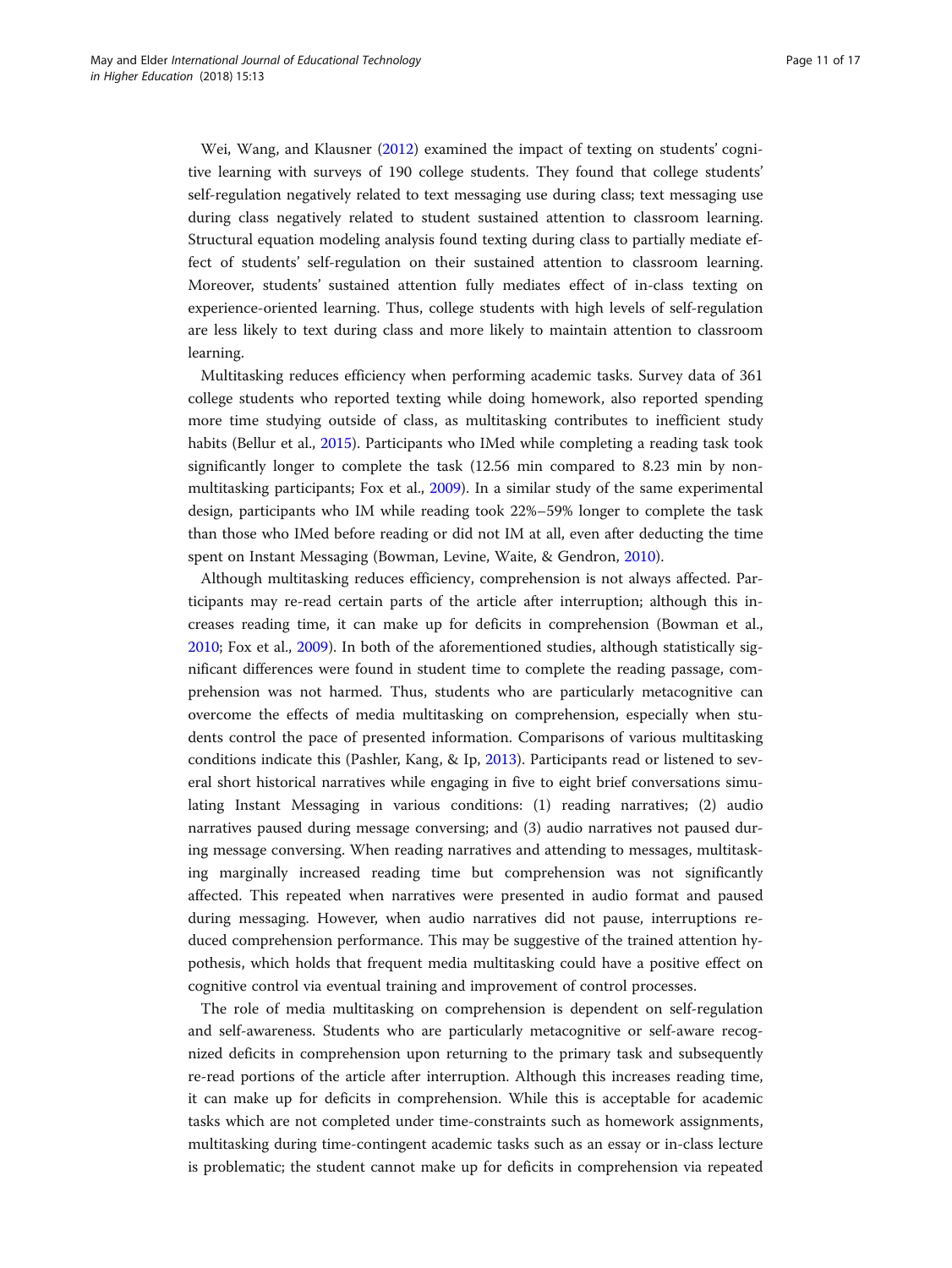exposure to the text without costs to performance. Thus, the type of work matters when examining the impact of media multitasking on performance. Some research suggests that regardless of context, whether learning in class, studying outside class, or engaging in homework alone or in collaboration, most students tend to multitask with smartphones (Jacobsen & Forste, [2011;](#page-16-0) Junco, [2012\)](#page-16-0). Although media, such as smartphones, provide access to educational resources and facilitate collaboration, studies indicate that technology-related distractions are negatively related to homework effort and environment (Chan, Walker, & Gleaves, [2015](#page-15-0); Hawi & Samaha, [2016](#page-16-0); Xu, [2015](#page-17-0)).

## **Discussion**

Media multitasking is detrimental to academic capacities of college learners. Cognitive effects of media multitasking were found to be negative across a range of outcomes (see Table 1). Inside of the classroom, media multitasking is negatively associated with GPA, test performance, information recall, comprehension, and note-taking, especially when students multitask to engage in off task activities. These effects are not mediated by achievement level and negatively impact non-multitasking peers. Outside of the classroom, media multitasking is also tied to poorer classroom performance along with students predicting less confidence and lower scores. Furthermore, media multitasking is negatively associated with efficiency and reading comprehension. These effects are mediated by self-regulation and metacognition; students may account for deficits in comprehension by rereading, thus improving comprehension but diminishing efficiency. This is indicative of information processing theory, because attention is a limited resource, media multitasking hastens depletion of attentional resources, thus diminishing performance on the primary task.

One primary differential distinguishing the influence of media multitasking on academic performance out of class versus in-class is that the lack of time contingencies or instructional proctorship heighten the mediating influence of metacognition and selfawareness. As seen in research examining the effect of media multitasking on reading comprehension, students can account for deficits in performance by re-reading or redoing a task when working outside of the classroom. This cannot occur in the classroom due to time constraints, especially when the instructor controls the pace of instruction and under largely lecture format contexts. This suggests the need for further research examining the role of various educational contexts to understand more fully the effects of media multitasking on academic performance. Most existing research was accomplished in college classes utilizing a traditional, lecture format. These teacher- directed instructional contexts do not allow the student to control the rate nor amount of incoming information. Whether nontraditional methods of instruction such as

| Negative multitasking effects | Number of studies demonstrating effect |
|-------------------------------|----------------------------------------|
| G.P.A.                        | 15                                     |
| Test performance/recall       | 15                                     |
| Comprehension                 | 6                                      |
| Note-taking                   | 3                                      |
| Self-regulation               | 10                                     |
| Efficiency                    | 4                                      |
|                               |                                        |

Table 1 Cognitive effects of media multitasking on academic performance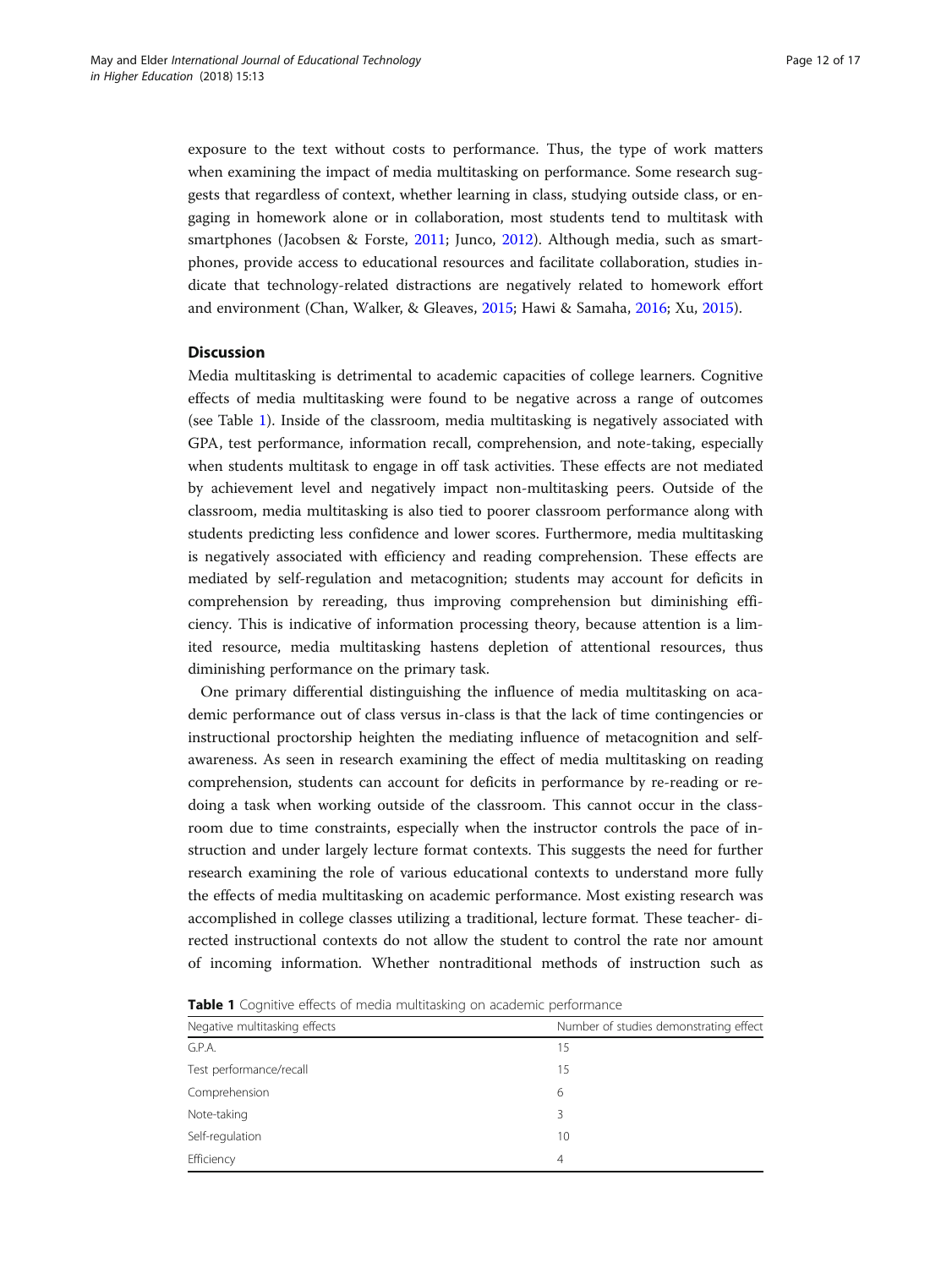flipped classrooms, collaborative learning, or participatory learning exhibit different relationships with media multitasking is largely unexplored to date. These nontraditional formats are increasingly popular and may be more conducive to successful media multitasking in academic arenas since students can direct and regulate their attention as they control the amount and pace of incoming information. Conversely, media multitasking while engaging in these alternate instructional structures may reveal a lack of depth of student thinking and understanding since they require them to synthesize information from discussions. Thus, further research in this area is needed to fully investigate effects of media multitasking in a variety of instructional formats.

In addition to types of instructional contexts, further research examining the types of academic tasks and assessments, including assignment formats, levels of difficulty, and interest level, is warranted, especially when students are studying on their own. These may be factors that account for variations in the relationship between students' sustained attention, multitasking behaviors, and measured academic performance. Students pay attention, potentially engage in multitasking, and study differently depending on nature of tasks demanded of them and their motivations and perceived ability in completing them. The frequency, duration, and conditions under which students choose to multitask or not are important issues to ponder. Hence, to gain a better understanding of the effects of multitasking for college students, additional investigations of types of tasks and motivation are required.

Research on the relationship of metacognition and the effects of multitasking on reading comprehension illustrate the intersection of self-regulation and working memory. Visual working memory theories examine the role of self-regulation in selecting and maintaining task-relevant visual targets. Thus, self-awareness is critical in mitigating the effects of media multitasking. Yet, students do not effectively self-regulate their media multitasking and are poor at recognizing and regulating inhibitors of performance. While students recognize that multitasking divides their attention, media multitasking reduces both accuracy and confidence in predicting impact on task performance. Self-regulation is an important skill in addressing multitasking and is an area of interest for future research, as students are not successful in managing their multitasking to avoid inhibiting performance or efficiency. Research on methods to foster student recognition of the deleterious effects of media multitasking, as well as development of self-regulation skills, can offer insight to classroom technology policy and instruction.

### Implications

Technology does offer benefits to the educational experience. In balancing these benefits with the negative effects of media multitasking, the issue becomes one of appropriate implementation of technology in the classroom. Fostering development of self-monitoring skills in students thus becomes critical. Research on laptop use in the classroom reveals effects dependent upon classroom environment (i.e., structured vs. unstructured use of technology) and the way in which the laptop was used (i.e., on-task vs. off-task multitasking). Structured tasks with specific and clearly indicated requirements for technology usage are less likely to catalyze off-task multitasking than unstructured tasks. Complex tasks emphasizing project-based, constructivist learning encouraged on-task laptop use, as opposed to recitation or drill-and-practice tasks that led to off-task usage (Mouza, [2008](#page-16-0)). As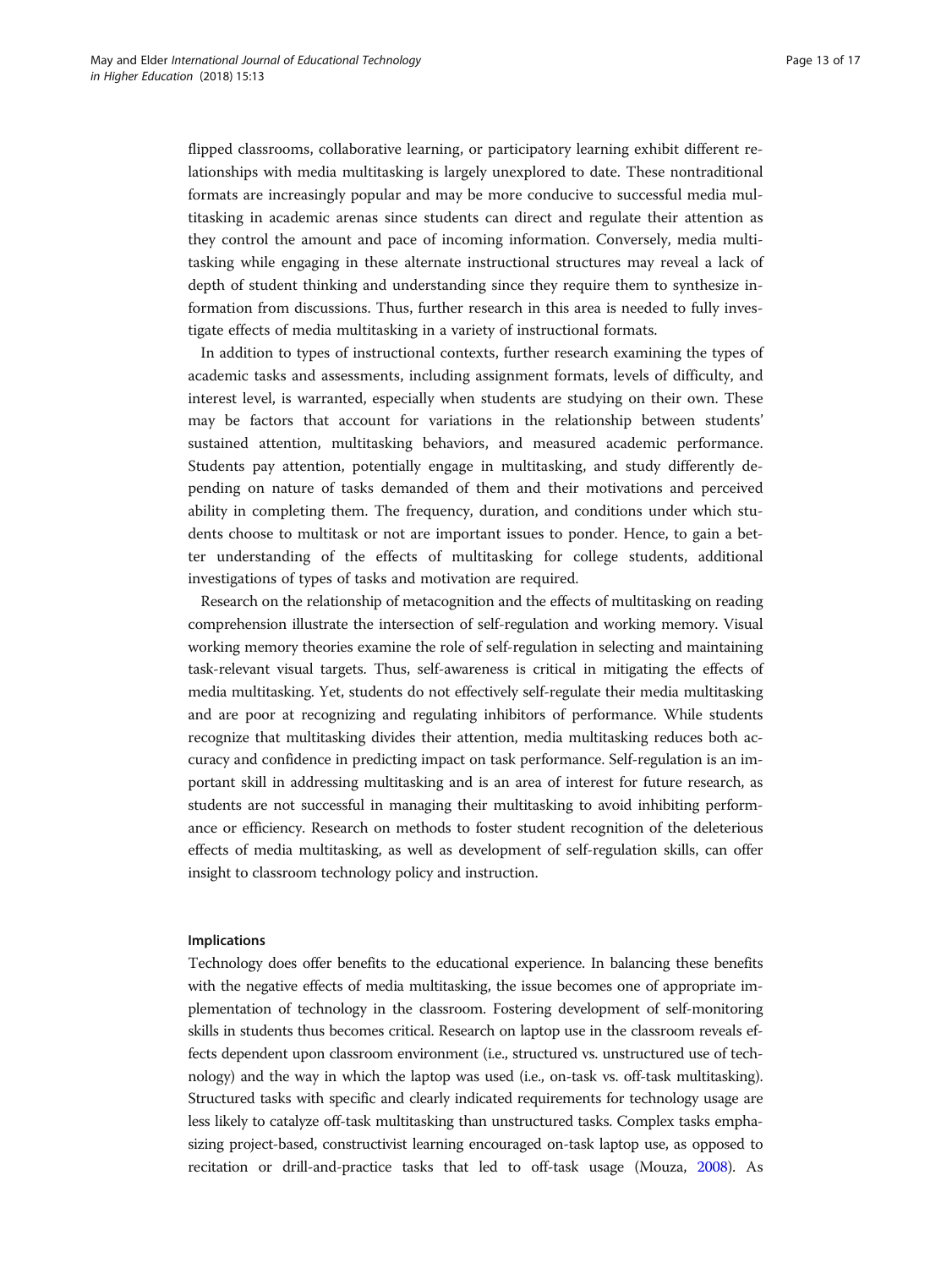demonstrated by Judd and Kennedy [\(2011](#page-16-0)), a student with a specific goal and sufficient motivation, such as studying for an upcoming exam in a difficult class, is less likely to multitask. On the other hand, students with less consequential goals, such as communicating with friends for leisure via Facebook or email, are more likely to multitask. Thus, complex activities will promote task-relevant technology usage,employing the many benefits technology offers, while diminishing opportunities to multitask. Class observation indicated that laptops may enhance student-centered, hands-on, and exploratory learning, as well as increase student-to-student and student-to-instructor interactions (Barak, Lipson, & Lerman, [2006](#page-15-0)). Clearly stated mobile phone policy on a syllabus can decrease phone use in the classroom (Chen & Yan, [2016](#page-15-0)). Suggested methods include employing classroom curriculum in which laptops are incorporated strategically with a pedagogy to maximize potential benefits and minimize distractions. With careful implementation, these methods potentially harness the positive effects of educational technology while diminishing the negative effects of media multitasking.

For the most part, students do not recognize the extent of the negative consequences of media multitasking on academic performance. College students commonly report that multitasking increases productivity (Lin et al., [2015\)](#page-16-0). Because research indicates that student media multitasking extends to outside of the classroom, and because studies establish the negative impact of multitasking on academic performance, students should be advised to carefully monitor their technology use when working on school assignments. Requiring schoolwork to be complete before using technology, keeping technology in communal areas, or providing other measures to discourage off-task multitasking help facilitate learning and efficient studying. Likewise, choosing to study in communal areas, such as the library, may facilitate on-task engagement. Students are not particularly metacognitive in relation to their abilities to multitask, nor to the effects of media multitasking. There is a tendency of students to overestimate their multitasking ability. This indicates the need for educators and parents to encourage students' self-regulation of laptop and cell phone multitasking behaviors, and the importance of fostering student self-efficacy and learning motivations.

Though educators promote productive use of classroom technology with policies limiting off-task media multitasking, the collegiate education system relies on the increasing independence and self-regulation on the part of students. Educating students about the impacts of media multitasking on academic performance will potentially foster selfawareness, and perhaps self-regulation of multitasking habits. Self-regulation of multitasking habits is a necessary skillset for the modern student, and upon graduation, the modern professional. Developing self-regulation skills and positive technology habits while in school prepares the student for balancing the modern workplace. This may redefine the problematic variables of the educational technology debate, shifting the criticism from technology implementation to the manner in which usage is monitored.

#### Abbreviations

GPA: Grade Point Average; IM: Instant Message

Acknowledgements Not applicable.

Funding This review did not receive funding.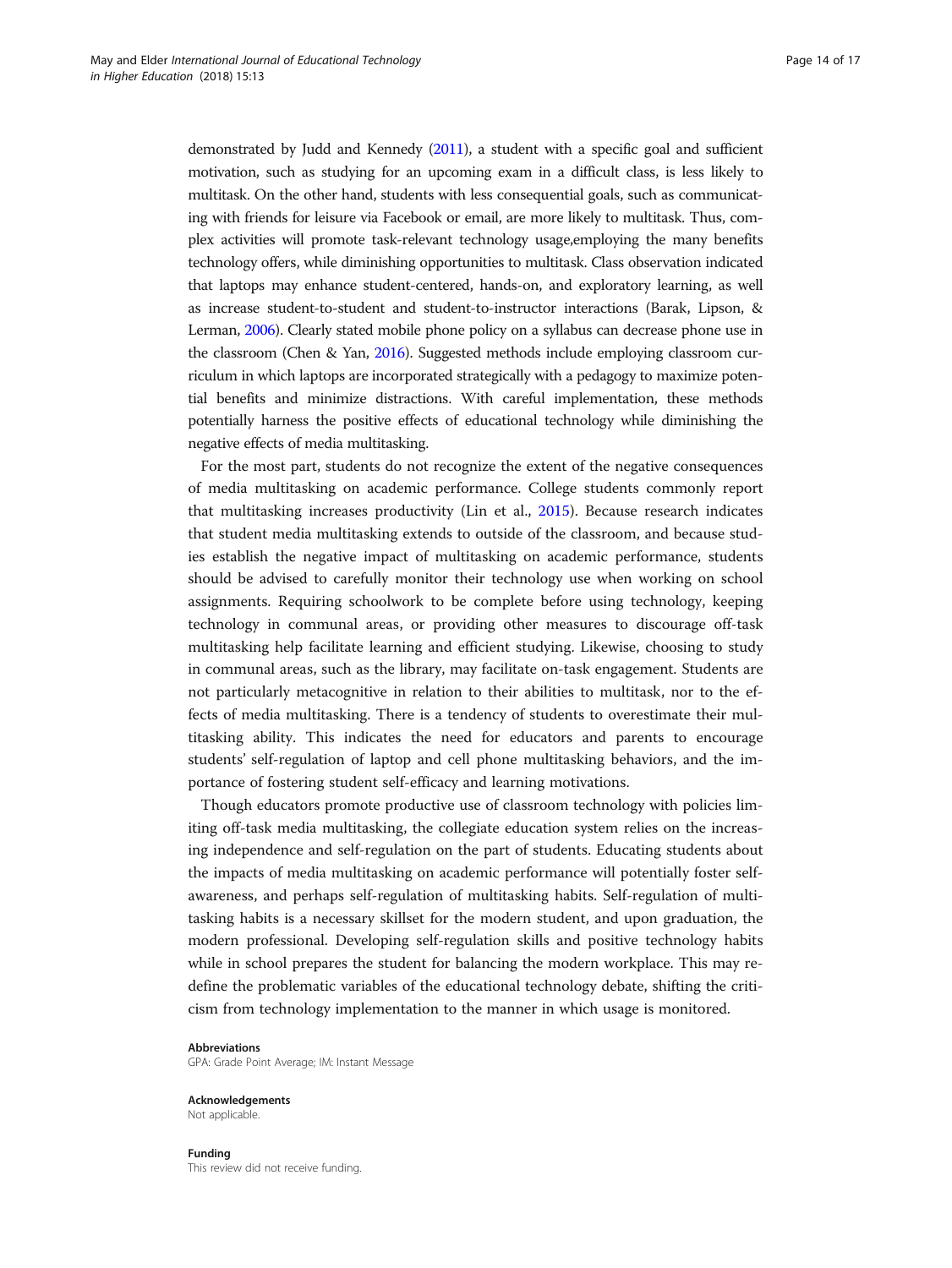<span id="page-15-0"></span>Not applicable–literature review.

#### Authors' contributions

Conception and design of review: KEM, AE. Acquisition of reviewed literature: KEM. Analysis and/or interpretation of literature reviewed: KEM, AE. Drafting manuscript: KEM. Revising manuscript: KEM, AE. Approval of version of manuscript to be published: KEM, AE. Both authors read and approved the final manuscript.

#### Ethics approval and consent to participate

Not applicable.

#### Consent for publication

Not applicable.

#### Competing interests

The authors declare that they have no competing interests.

#### Publisher's Note

Springer Nature remains neutral with regard to jurisdictional claims in published maps and institutional affiliations.

#### Author details

<sup>1</sup>Department of Educational Studies in Psychology, Research Methodology, and Counseling, University of Alabama, Tuscaloosa, AL 07203, USA. <sup>2</sup>Department of Counseling, Educational Psychology, and Foundations, Mississippi State University, Starkville, MS 39762, USA.

#### Received: 8 August 2017 Accepted: 4 February 2018 Published online: 27 February 2018

#### References

Al-Menayes, J. J. (2015). Social media use, engagement, and addiction as predictors of academic performance. International Journal of Psychological Studies, 7, 86–94.

Alzahabi, R., & Becker, M. W. (2013). The association between media multitasking, task-switching, and dual-task performance. Journal of Experimental Psychology: Human Perception and Performance, 39(5), 1485–1495.

Barak, M., Lipson, A., & Lerman, S. (2006). Wireless laptops as means for promoting active learning in large lecture halls. Journal of Research on Technology in Education, 38(3), 245–263.

Bellur, S., Nowak, K. L., & Hull, K. S. (2015). Make it our time: In class multitaskers have lower academic performance. Computers in Human Behavior, 53, 63–70.

Bowman, L. L., Levine, L. E., Waite, B. M., & Gendron, M. S. (2010). Can students really multitask? An experimental study of instant messaging while reading. Computers & Education, 54(4), 927–931.

Broadbent, D. (1958). Perception and communication. London: Pergamon Press.

Brooks, S. (2015). Does personal social media usage affect efficiency and well-being? Computers in Human Behavior, 46, 26–37. Cain, M. S., Leonard, J. A., Gabrieli, J. D., & Finn, A. S. (2016). Media multitasking in adolescence. Psychonomic Bulletin & Review, 23(6), 1932–1941. <https://doi.org/10.3758/s13423-016-1036-3>.

Cain, M. S., & Mitroff, S. R. (2011). Distractor filtering in media multitaskers. Perception, 40, 1183–1192.

- Calderwood, C., Green, J. D., Joy-Gaba, J. A., & Moloney, J. M. (2016). Forecasting errors in student media multitasking during homework completion. Computers & Education, 94, 37–48. [https://doi.org/10.1016/j.compedu.2015.10.021.](https://doi.org/10.1016/j.compedu.2015.10.021)
- Chan, N. N., Walker, C., & Gleaves, A. (2015). An exploration of students' lived experiences of using smartphones in diverse learning contexts using a hermeneutic phenomenological approach. Computers & Education, 82, 96-106.
- Chen, Q., & Yan, Z. (2016). Does multitasking with mobile phones affect learning? A review. Computers in Human Behavior, 54, 34–42.
- Chinchanachokchai, S., Duff, B. R., & Sar, S. (2015). The effect of multitasking on time perception, enjoyment, and ad evaluation. Computers in Human Behavior, 45, 185–191.
- Clayson, D. E., & Haley, D. A. (2012). An introduction to multitasking and texting: Prevalence and impact on grades and GPA in marketing classes. Journal of Marketing Education, 35(1), 26–40.
- Conard, M. A., & Marsh, R. F. (2014). Interest level improves learning but does not moderate the effects of interruptions: An experiment using simultaneous multitasking. Learning and Individual Differences, 30, 112-117.
- Courage, M. L., Bakhtiar, A., Fitzpatrick, C., Kenny, S., & Brandeau, K. (2015). Growing up multitasking: The costs and benefits for cognitive development. Developmental Review, 35, 5–41.
- Downs, E., Tran, A., McMenemy, R., & Abegaze, N. (2015). Exam performance and attitudes toward multitasking in six, multimedia-multitasking classroom environments. Computers & Education, 86, 250–259.
- Elder, A. D. (2013). College students' cell phone use, beliefs, and effects on their learning. College Student Journal, 47, 585–592.
- Ellis, Y., Daniels, B., & Jauregui, A. (2010). The effect of multitasking on the grade performance of business students. Research in Higher Education Journal, 8, 1–10.
- Fox, A. B., Rosen, J., & Crawford, M. (2009). Distractions, distractions: Does instant messaging affect college students' performance on a concurrent reading comprehension task? Cyberpsychology & Behavior, 12(1), 51–53.

Fried, C. B. (2008). In-class laptop use and its effects on student learning. Computers & Education, 50(3), 906–914. Froese, A. D., Carpenter, C. N., Inman, D. A., Schooley, J. R., Barnes, R. B., Brecht, P. W., & Chacon, J. D. (2010). Effects of classroom cell phone use on expected and actual learning. College Student Journal, 46, 323–332.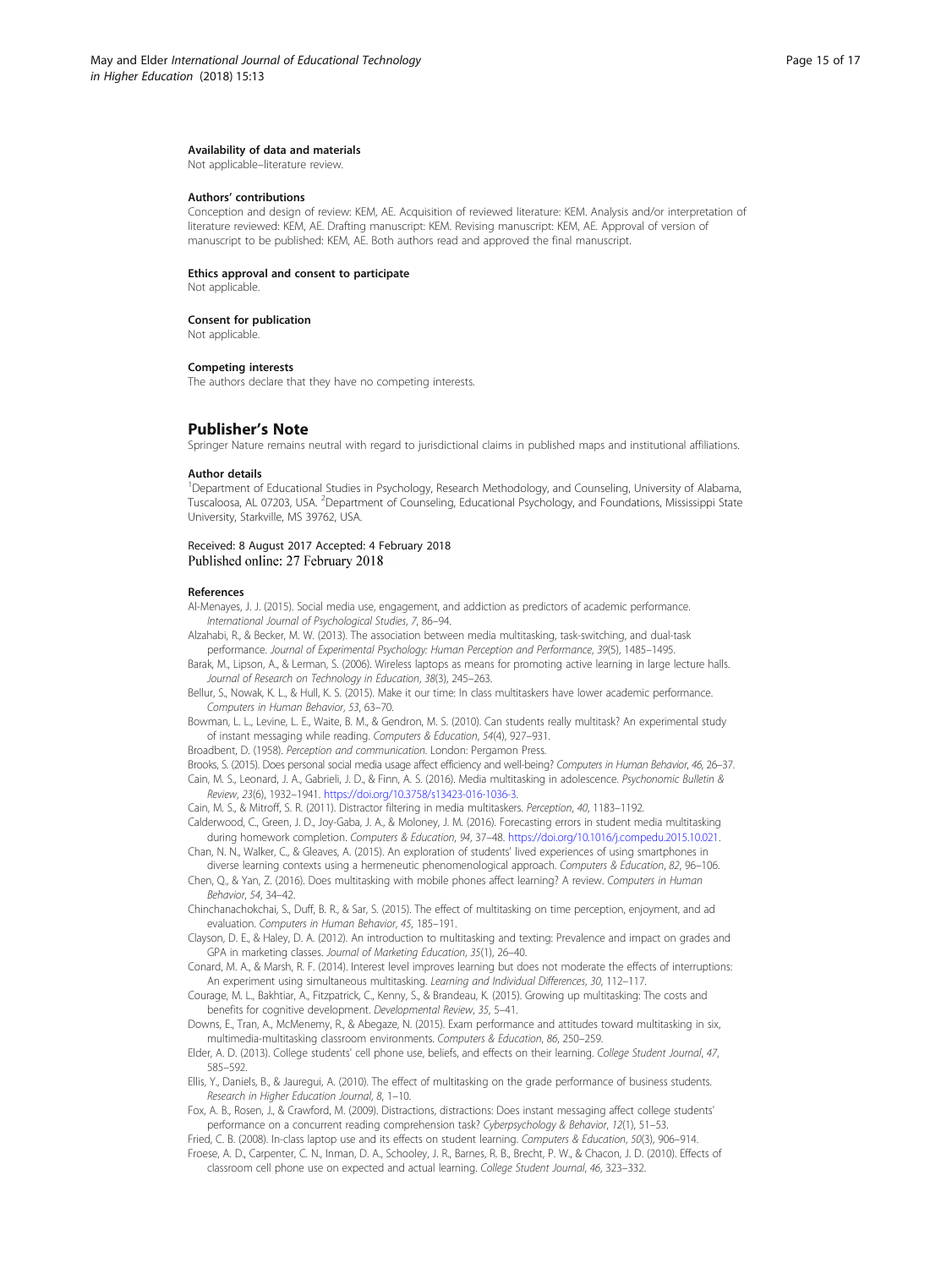- <span id="page-16-0"></span>Gingerich, A. C., & Lineweaver, T. T. (2014). OMG! Texting in class = U fail:(empirical evidence that text messaging during class disrupts comprehension. Teaching of Psychology, 41(1), 44–51. [https://doi.org/10.1177/](https://doi.org/10.1177/0098628313514177) [0098628313514177](https://doi.org/10.1177/0098628313514177).
- Hawi, N. S., & Samaha, M. (2016). To excel or not to excel: Strong evidence on the adverse effect of smartphone addiction on academic performance. Computers & Education, 98, 81–89.
- Hembrooke, H., & Gay, G. (2003). The laptop and the lecture: The effects of multitasking in learning environments. Journal of Computing in Higher Education, 15(1), 46–64. [https://doi.org/10.1007/bf02940852.](https://doi.org/10.1007/bf02940852)
- Hollingworth, A., & Beck, V. M. (2016). Memory-based attention capture when multiple items are maintained in visual working memory. Journal of Experimental Psychology: Human Perception and Performance, 42(7), 911–917. <https://doi.org/10.1037/xhp0000230>.
- Hwang, Y., Kim, H., & Jeong, S. (2014). Why do media users multitask?: Motives for general, medium-specific, and content-specific types of multitasking. Computers in Human Behavior, 36, 542–548.
- Jacobsen, W. C., & Forste, R. (2011). The wired generation: Academic and social outcomes of electronic media use among university students. Cyberpsychology, Behavior and Social Networking, 14(5), 275–280.
- Judd, T. (2014). Making sense of multitasking: The role of Facebook. Computers & Education, 70, 194-202.
- Judd, T., & Kennedy, G. (2011). Measurement and evidence of computer-based task switching and multitasking by 'net generation' students. Computers & Education, 56(3), 625–631.
- Junco, R. (2012). Too much face and not enough books: The relationship between multiple indices of Facebook use and academic performance. Computers in Human Behavior, 28(1), 187–198.
- Junco, R., & Cotten, S. R. (2012). No a 4 U: The relationship between multitasking and academic performance. Computers & Education, 59(2), 505–514.
- Karpinski, A. C., Kirschner, P. A., Ozer, I., Mellott, J. A., & Ochwo, P. (2013). An exploration of social networking site use, multitasking, and academic performance among United States and European university students. Computers in Human Behavior, 29, 1182–1192.
- Kraushaar, J. M., & Novak, D. C. (2010). Examining the effects of student multitasking with laptops during the lecture. Journal of Information Systems Education, 21, 241–251.
- Kuznekoff, J. H., Munz, S., & Titsworth, S. (2015). Mobile phones in the classroom: Examining the effects of texting, twitter, and message content on student learning. Communication Education, 64(3), 344–365.
- Kuznekoff, J. H., & Titsworth, S. (2013). The impact of mobile phone usage on student learning. Communication Education, 62(3), 233–252.
- Lee, J., Cho, B., Kim, Y., & Noh, J. (2015). Smartphone addiction in university students and its implication for learning. In: Chen, G., Kumar, V., Kinshuk, Huang R., Kong, S. (eds) Emerging issues in smart learning. Springer, Berlin, Heidelberg.
- Lepp, A., Barkley, J. E., & Karpinski, A. C. (2015). The relationship between cell phone use and academic performance in a sample of U.S. college students. SAGE Open, 5(1), 1–9.
- Lin, L., Cockerham, D., Chang, Z., & Natividad, G. (2015). Task speed and accuracy decrease when multitasking. Technology, Knowledge and Learning, 21(3), 307–323. [https://doi.org/10.1007/s10758-015-9266-4.](https://doi.org/10.1007/s10758-015-9266-4)
- Lau, Wilfred W.F. (2017) Effects of social media usage and social media multitasking on the academic performance of university students. Computers in Human Behavior 68:286–291.
- Maslovat, D., Chua, R., Spencer, H. C., Forgaard, C. J., Carlsen, A. N., & Franks, I. M. (2013). Evidence for a response preparation bottleneck during dual-task performance: Effect of a startling acoustic stimulus on the psychological refractory period. Acta Psychologica, 144(3), 481–487.
- McDonald, S. E. (2013). The effects and predictor value of in-class texting behavior on final course grades. College Student Journal, 47, 34–40.
- Miller, E. K., & Cohen, J. D. (2001). An integrative theory of prefrontal cortex function. Annual Review of Neuroscience, 24(1), 167–202. <https://doi.org/10.1146/annurev.neuro.24.1.167>.
- Mouza, C. (2008). Learning with laptops: Implementation and outcomes in an urban, under-privileged school. Journal of Research on Technology in Education, 40(4), 447–472.
- Ophir, E., Nass, C., & Wagner, A. D. (2009). Cognitive control in media multitaskers. Proceedings of the National Academy of Sciences, 106(37), 15583–15587.
- Pashler, H., Kang, S. H. K., & Ip, R. Y. (2013). Does multitasking impair studying? Depends on timing. Applied Cognitive Psychology, 27, 593–599.
- Patterson, M. C. (2017). A naturalistic investigation of media multitasking while studying and the effects on exam performance. Society for the Teaching of Psychology, 44, 51–57.
- Ravizza, S. M., Hambrick, D. Z., & Fenn, K. M. (2014). Non-academic internet use in the classroom is negatively related to classroom learning regardless of intellectual ability. Computers & Education, 78, 109–114.
- Redick, T. S. (2016). On the relation of working memory and multitasking: Memory span and synthetic work performance. Journal of Applied Research in Memory and Cognition, 5(4), 401–409. <https://doi.org/10.1016/j.jarmac.2016.05.003>.
- Roberts, D. F., Foehr, U. G., Rideout, V. (2010). Generation M<sup>2</sup>: Media in the lives of 8- to 18-year olds. Kaiser Family Foundation.
- Rosen, L., Lim, A., Carrier, M., & Cheever, N. (2011). An empirical examination of the educational impact of text messageinduced task switching in the classroom: Educational implications and strategies to enhance learning. Revista de Psicología Educativa, 17(2), 163–177. <https://doi.org/10.5093/ed2011v17n2a4>.
- Sana, F., Weston, T., & Cepeda, N. J. (2013). Laptop multitasking hinders classroom learning for both users and nearby peers. Computers & Education, 62, 24–31.
- Subrahmanyam, K., Michikyan, M., Clemmons, C., Carrillo, R., Uhls, Y. T., & Greenfield, P. M. (2013). Learning from paper, learning from screens: Impact of screen reading and multitasking conditions on reading and writing among college students. International Journal of Cyber Behavior, Psychology, and Learning, 3(4), 1–27.
- Uncapher, M. R., Thieu, M. K., & Wagner, A. D. (2016). Media multitasking and memory: Differences in working memory and long-term memory. Psychonomic Bulletin and Review, 23, 483–490.
- Van dur Schuur, W. A., Baumgartner, S. E., Sumter, S. R., & Valkenburg, P. M. (2015). The consequences of media multitasking for youth: A review. Computers in Human Behavior, 53, 204–215.